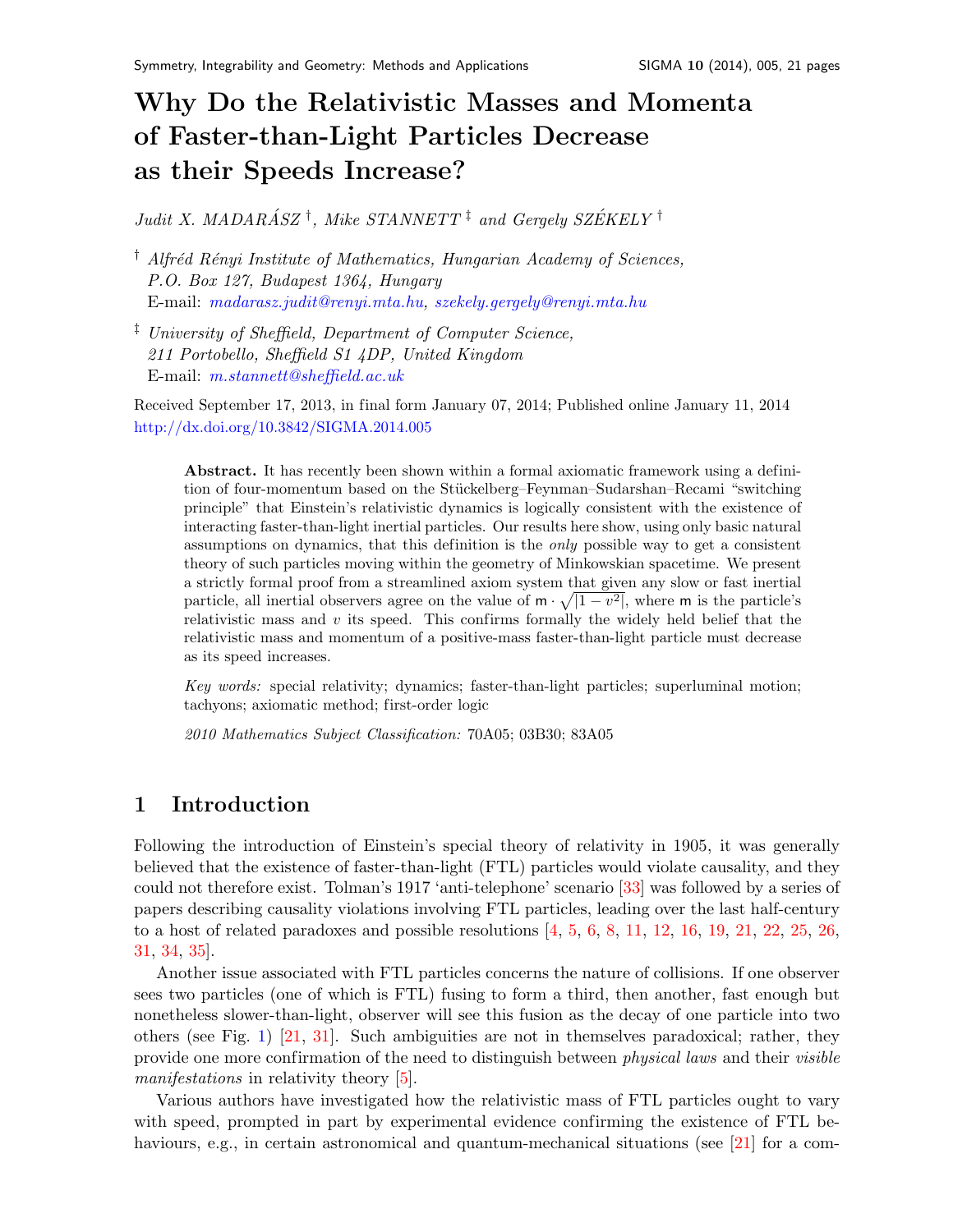

<span id="page-1-0"></span>Figure 1. If FTL particles are involved, what one person sees as a decay, another may see as fusion.

prehensive review). Sudarshan [\[31\]](#page-20-1) considered the theory of tachyons, and noted – contrary to earlier assumptions in the literature – that their existence does not contradict any of the physical consequences of relativity theory, since these are based not on the 'limiting' nature of the speed of light, but its *invariance*. Even more strikingly, Recami [\[24\]](#page-19-12) notes that "at least four different experimental sectors of physics seem to indicate the actual existence of Superluminal motions", two of which have been confirmed both theoretically and experimentally [\[23\]](#page-19-13). In particular, various experiments  $[14, 17, 20, 29]$  $[14, 17, 20, 29]$  $[14, 17, 20, 29]$  $[14, 17, 20, 29]$  $[14, 17, 20, 29]$  $[14, 17, 20, 29]$  $[14, 17, 20, 29]$  (cf.  $[18]$ ) have confirmed the quantum-theoretical prediction  $[1]$  that the total time taken for a photon to 'tunnel' through an opaque barrier is independent of tunnel width, whence group velocities are necessarily superluminal for wide enough barriers.

The derivations presented in these earlier papers differ from ours in certain respects. For example, Recami and his colleagues follow Sudarshan [\[31\]](#page-20-1) in assuming that positive-energy objects travelling backwards in time cannot exist, and that "any negative-energy particle P travelling backwards in time can and must be described as its antiparticle  $\overline{P}$ , endowed with positive energy and motion forward in time", whereas we make no such blanket assumption. Recami [\[22\]](#page-19-9) suggests that since we know nothing a priori about tachyons, "the safest way to formulate a theory for them is to try to generalize the ordinary theories . . . by performing modifications as small as possible". Our approach is to remove unnecessary assumptions so as to generalise the standard theory to the point where tachyon dynamics can be investigated without further modification.

Our derivation is, accordingly, by strict formal proof from a sparse set of basic, simple, axioms that are already known to be consistent both with standard descriptions of special relativity and with the existence of FTL particles [\[15\]](#page-19-19). We show, moreover, how the same deductive reasoning can be applied to Newtonian as well as relativistic dynamics, by replacing just one of the underlying axioms. Our main theorem (Theorem [1\)](#page-9-0) shows that

- if relativistic dynamics holds, then all inertial observers agree on the value they calculate for  $\mathsf{m} \cdot \sqrt{1-v^2}$ , where  $\mathsf{m}$  is the relativistic mass of an inertial particle and v is its speed, whether or not this is  $\text{FTL}^1$  $\text{FTL}^1$ ;
- if Newtonian dynamics holds, all observers agree on the particle's relativistic mass m.

A consequence of this result is confirmation that if an FTL inertial particle has positive relativistic mass, its relativistic mass and momentum must decrease as its speed increases, while for slow particles we get back the usual mass increase theorem in the relativistic case.

<span id="page-1-1"></span><sup>&</sup>lt;sup>1</sup>For 'slow' particles, this invariant is the usual rest mass  $m_0 = m \cdot \sqrt{1 - v^2}$ . For FTL particles, our formula  $m \cdot \sqrt{v^2 - 1}$  agrees with that required by non-restricted special relativity (NRR) [\[21\]](#page-19-8) (although, of course, we are working here not in NRR, but in a general axiomatic framework of dynamics).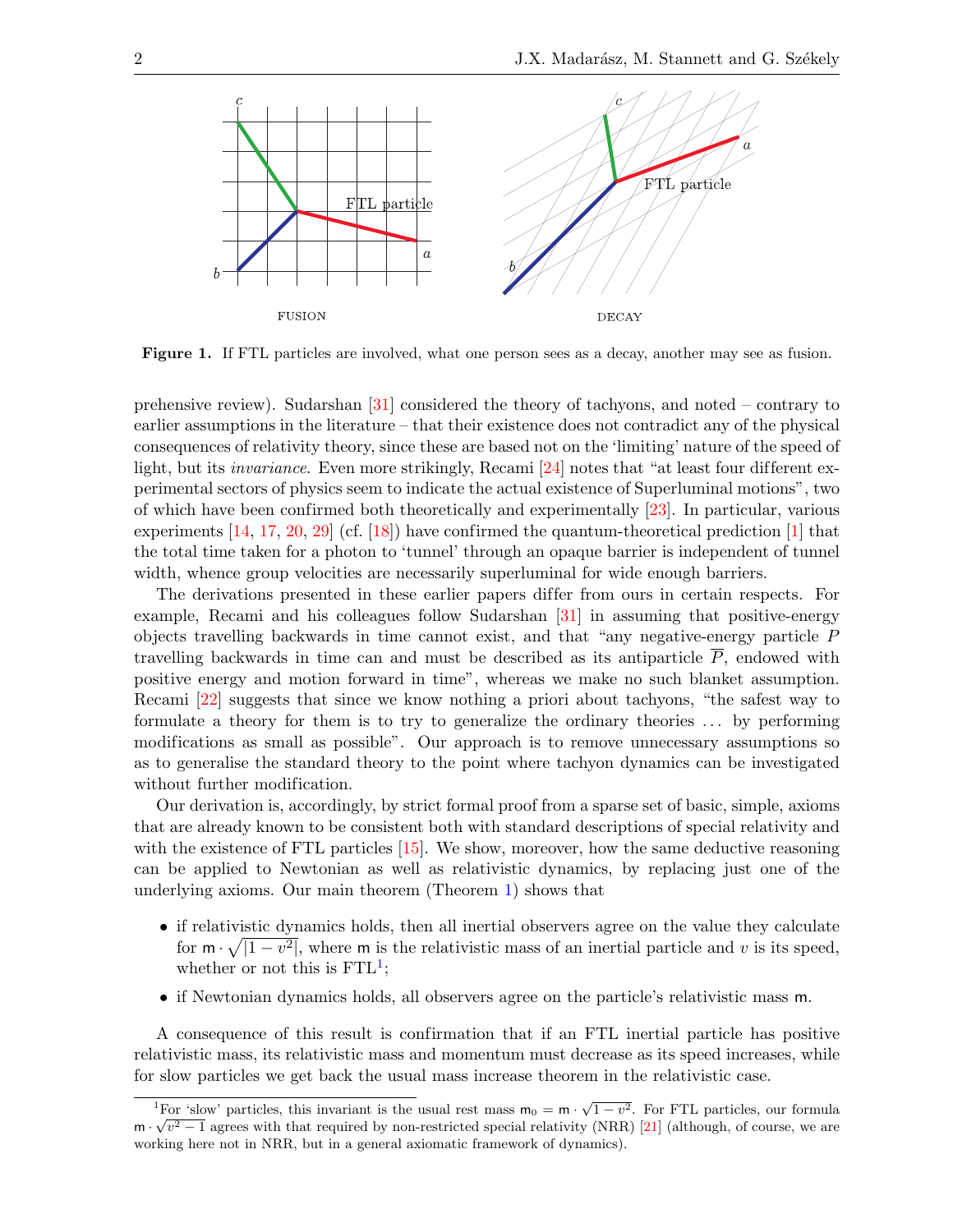In [\[15\]](#page-19-19) a model of relativistic dynamics is constructed in which there are interacting FTL inertial particles, by extending the definition of four-momentum for FTL particles using the Stückelberg–Feynman–Sudarshan–Recami "switching principle" [\[5,](#page-19-1) [9,](#page-19-20) [30\]](#page-20-5). Our results here therefore complement  $[15]$ , because they show – using only basic natural assumptions on dynamics – that this definition is the *only* possible way to get a consistent theory of interacting FTL inertial particles.

### 2 Informal formulation of our axioms and the main result

We begin with an informal outline of our basic first-order axiom system, BA. This formalises the axioms used in standard approaches to special relativity theory from Einstein onwards. Informally paraphrased, these axioms are:

### • AxEField

Physical quantities satisfy certain basic algebraic properties of the real numbers.

• AxL

The world-line of every inertial particle and inertial observer is a subset of a straight line, and contains at least two points.

• AxW

The world-view transformation between any two observers is an affine transformation which takes the world-line of each body according to the first observer to the world-line of the same body according to the second observer.

• AxSelf<sup>−</sup>

Inertial observers are stationary (they do not move spatially) in their own coordinate systems.

Using BA, we can define the speeds and velocities of inertial observers and inertial particles according to any observer, as well as the linear momenta of inertial particles moving at finite relative speeds.

Our next axiom system, DYN (for dynamics), adds concepts relating to particle collisions. Intuitively, by a *collision* we mean a set of incoming and outgoing inertial particles for which the sums of the relativistic masses and linear momenta of the incoming particles coincide with those of the outgoing ones (Fig. [2\)](#page-3-0), i.e. we build conservation of both relativistic mass and linear momentum into collisions from the outset. Inelastic collisions are defined as collisions in which there is only one outgoing particle<sup>[2](#page-2-0)</sup>.

Informally, DYN consists of the basic assumptions in BA together with the following axioms (see Fig. [4\)](#page-7-0):

#### •  $AxColl<sub>3</sub>$

If one observer sees a 3-particle collision, all the others see it as well.

• Ax∀inecoll<sup>−</sup>

Given any two inertial particles  $a$  and  $b$  with given velocities and relativistic masses, we can find a (possibly different) pair of particles  $a'$  and  $b'$  which can collide inelastically, where the relativistic masses and velocities of  $a'$  and  $b'$  agree with those of a and b respectively.

• AxSpd<sup>−</sup>

If two observers agree on the speed of a 'slow' inertial particle, then they agree on its relativistic mass.

<span id="page-2-0"></span><sup>&</sup>lt;sup>2</sup>As is well known, when two particles undergo a relativistic inelastic collision, kinetic energy is not conserved  $[10]$ . Nonetheless, the total energy of the system – and hence its combined relativistic mass – remains unchanged [\[7,](#page-19-22) § 4.3], [\[13,](#page-19-23) Example 3.2], [\[27,](#page-20-6) § 6.2].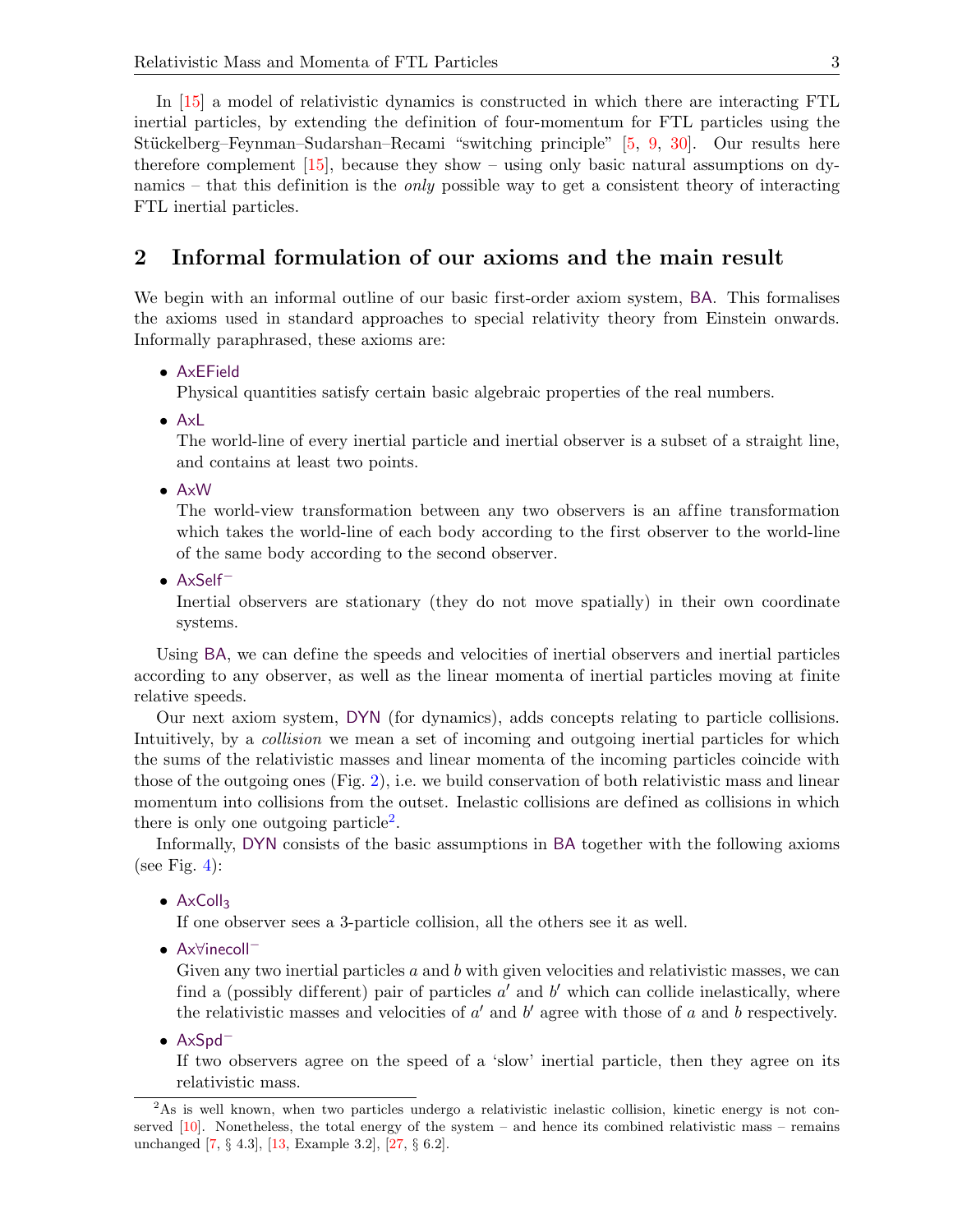

Figure 2. Collision and inelastic collision of incoming and outgoing particles. Four-momentum is conserved in collisions.

<span id="page-3-0"></span>Notice, however, that we make no assumptions concerning the relationship between relativistic mass and speed for FTL particles. Instead, this will emerge as a logical consequence of the axioms.

• AxMass

If the velocities and relativistic masses of two inertial particles coincide for one observer, then their relativistic masses also coincide for all other observers.

• AxThEx<sup>−</sup>

Given any observers m and h, and any non-negative speed v slower than that of h as observed by  $m$ , we can assume the existence of a massive inertial particle with speed  $v$ relative to m.

In relativistic terms, AxThEx<sup>−</sup> says that inertial particles with non-zero relativistic mass can be assumed to travel at any desired sub-light speed (because observer  $h$  cannot travel faster than light in our framework), but the axiom is phrased so as to remain valid in Newtonian dynamics also. The dif ference between the relativistic and Newtonian systems is captured by

• AxPh, the light axiom

The speed of light is 1 for every observer;

• AxAbsSim, absolute simultaneity If two events are simultaneous for one observer, then they are simultaneous for all observers.

In our theories, relativistic dynamics is captured by DYN+AxPh, while DYN+AxAbsSim is an axiom system for Newtonian dynamics [\[15\]](#page-19-19).

Writing  $m_k(b)$  for the relativistic mass and  $v_k(b)$  for the speed of particle b according to observer k, the main result of this paper (Theorem [1\)](#page-9-0) describes how particle mass (including that of FTL particles) varies with speed in both relativistic and Newtonian dynamics. For all inertial observers  $k$  and  $h$ , and any inertial particle b moving with a finite speed according to both of them, we have

• if relativistic dynamics (DYN+AxPh) holds, then

<span id="page-3-1"></span>
$$
\mathsf{m}_k(b) \cdot \sqrt{|1 - v_k(b)^2|} = \mathsf{m}_h(b) \cdot \sqrt{|1 - v_h(b)^2|};\tag{1}
$$

• if Newtonian dynamics (DYN+AxAbsSim) holds, then

 $m_k(b) = m_h(b)$ .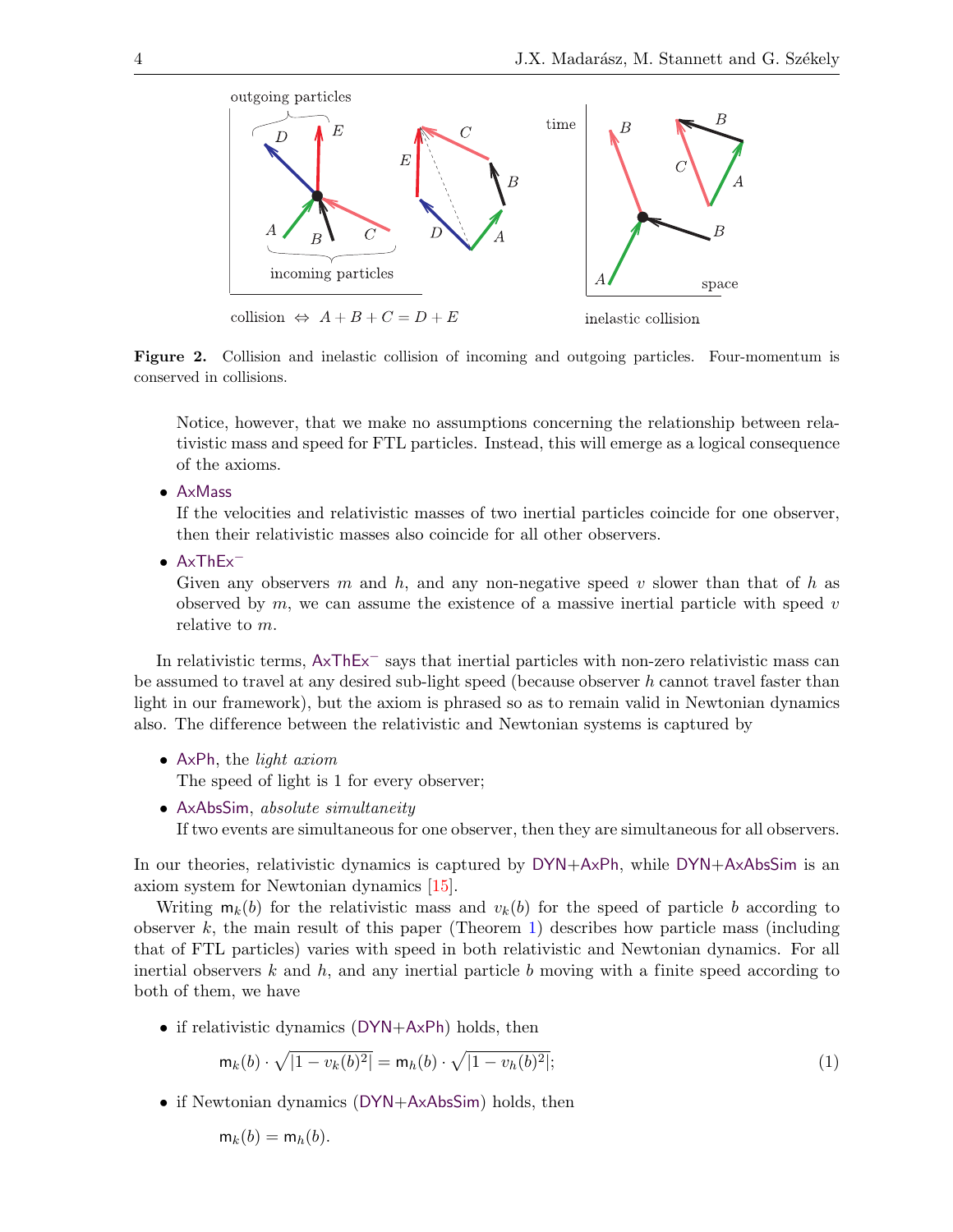Equation [\(1\)](#page-3-1) gives back the usual relativistic mass-increase theorem for slower than light particles, but predicts that both the relativistic mass and the momentum of an FTL particle with positive mass should decrease with speed.

It is worth noting that the axiom system DYN+AxPh is self-consistent because it is more general that the axiom system SRDyn of [\[15\]](#page-19-19), which has been shown there to be logically consistent. Likewise, a similar construction to that used in [\[15\]](#page-19-19) shows that the axiom system DYN+AxAbsSim is also self-consistent.

### 3 Formalization

We begin by formalising a number of basic concepts, including the axioms described above, and introduce some notation. For brevity we have adopted the familiar expositional style of formal mathematics, but it should be noted that everything can also be expressed in the pure first-order logic framework of, e.g., [\[3,](#page-19-24) [15\]](#page-19-19).

### 3.1 Quantities and bodies

We use the algebraic structure  $Q \equiv \langle Q, +, \cdot, \langle \cdot \rangle$  to represent quantities (the values used to measure relativistic masses, speed, momenta, etc.), where  $+$  (addition) and  $\cdot$  (multiplication) are binary operations, and  $\langle$  (less than) is a binary relation, on the set Q. As usual, we write  $Q^n$  for the Cartesian product of n copies of  $Q$ , and write  $x_i$  for the i<sup>th</sup> component of  $\bar{x} = (x_1, \ldots, x_n) \in Q^n$ .

We write  $B$  for the set of **bodies**, and pick out three types of body in particular: the sets IOb of inertial observers,  $\vert \mathbf{p} \vert$  of inertial particles and Ph of photons are subsets of B. We do not assume a priori that these subsets are disjoint – the fact that, e.g., photons cannot be inertial observers in the relativistic case, arises instead as a theorem of the logic.

Given any inertial observers  $k, h \in \text{IOb}$  and body  $b \in B$ ,

- $w\ell_k(b) \subseteq Q^4$  is the **world-line** of b according to observer k;
- $\mathbf{w}_{kh}: Q^4 \to Q^4$  is the world-view transformation between the world-views (coordinate systems) of  $k$  and  $h$ ;
- $m_k(b) \in Q$  is the **relativistic mass** of b according to k.

#### 3.2 Basic axioms

Throughout the paper we assume a set BA of four basic axioms in our definitions and axioms without mentioning this explicitly. Formally, we have

 $BA := \{AxEField, AxL, AxW, AxSelf^{-}\},\$ 

where the axioms AxEField, AxL, AxW and AxSelf<sup>−</sup> are defined below.

#### 3.2.1 Notation

Our notation is essentially standard. We write  $\mathbb R$  for the field of real numbers and  $:=$  for definitional equality, so that " $v := e$ " indicates that the value v is fully determined by evaluating an appropriate instantiation of the expression e. Given any function  $f: X \to Y$  and  $S \subseteq X$ , the f-image of S is given by  $f[S] := \{f(x) : x \in S\}.$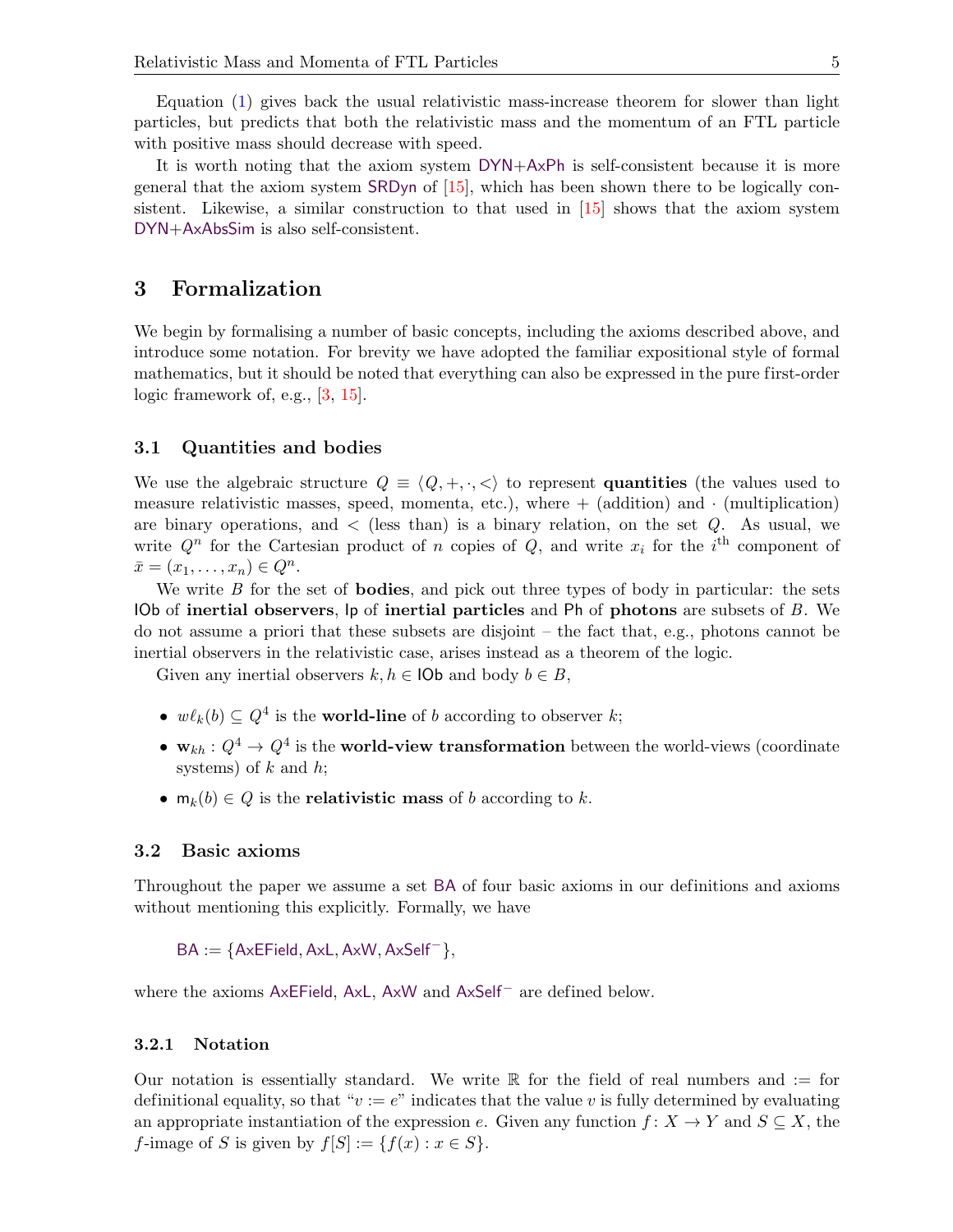### 3.2.2 Field axioms

Einstein and his followers assumed implicitly that the structure  $Q$  is the field  $\mathbb R$  of real numbers, but in fact this imposes more logical structure than is necessary for our deductions. We therefore make our system more general by assuming for Q only the more important algebraic properties of R.

AxEField The quantity part  $\langle Q, +, \cdot, \langle \cdot \rangle$  is assumed to be a Euclidean field, i.e. it is a linearly ordered field in the sense of abstract algebra, equipped with the usual field operations 0, 1, – and / definable from addition and multiplication, and every non-negative element x has a square root, i.e.  $(\forall x > 0)(\exists y)(x = y^2)$ . It is easy to see that square roots can be as a square root, i.e.  $(\forall x > 0)$   $\exists y$ ,  $x = y$  ). It is easy to see that square roots can be assumed to be non-negative when they exist, and we define the  $\sqrt{\ }$  function accordingly.

For each  $n = 1, 2, 3, \ldots$ , the set  $Q^n$  is be assumed to carry the normal vector space structure. Regardless of n, we write  $\bar{0} := (0, \ldots, 0)$  for the **origin**. The **Euclidean length** of a vector  $\bar{x} = (x_1, \ldots, x_n)$  is the non-negative quantity  $|\bar{x}| = \sqrt{x_1^2 + \cdots + x_n^2}$ .

For simplicity, we shall make the standard assumption throughout this paper that  $n = 4$ , so that spacetime has one temporal and three spatial dimensions. Given any  $\bar{x} = (x_1, x_2, x_3, x_4) \in$  $Q^4$  we call  $x_1$  its time component and  $(x_2, x_3, x_4)$  its space component. If  $\bar{x}$  has time component t and space component  $\bar{s}$ , we occasionally abuse notation and write  $\bar{x} = (t, \bar{s})$ .

### 3.2.3 World-lines

We assume that the world-line of every inertial particle or inertial observer is a subset of a straight line[3](#page-5-0) containing at least 2 distinct points.

AxL For every  $k \in \textsf{IOb}$  and  $b \in \textsf{lp} \cup \textsf{IOb}$  there is a straight line  $\ell$  of  $Q^4$  such that  $w\ell_k(b) \subseteq \ell$ , and  $w\ell_k(b)$  contains at least two points (elements).

### 3.2.4 World-view transformation

The world-view transformation between any two observers is an affine transformation (i.e. a linear transformation composed with a translation) which takes the world-line of each body according to the first observer to its world-line according to the second observer.

 $\underline{\mathsf{AxW}}$  w<sub>kh</sub> is an affine transformation and  $\mathbf{w}_{kh}[w\ell_k(b)] = w\ell_h(b)$  for every  $k, h \in \mathsf{IOb}$  and  $b \in B$ .

#### 3.2.5 Self-coordinatisation

Inertial observers consider themselves to be stationary in space (but not in time). This makes it easy to speak about the motion of inertial observers since it identifies observers with their time axes.

AxSelf<sup>-</sup> If  $\bar{x} \in w\ell_k(k)$ , then  $(x_2, x_3, x_4) = (0, 0, 0)$ .

### 3.2.6 Auxiliary definitions

The **velocity**  $\mathbf{v}_k(b) \in Q^3$  and **speed**  $v_k(b) \in Q$  of any inertial body  $b \in \mathsf{lp} \cup \mathsf{lob}$  according to an inertial observer k are defined by

 $\mathbf{v}_k(b) := (x_2 - y_2, x_3 - y_3, x_4 - y_4)/(x_1 - y_1)$  and  $v_k(b) := |\mathbf{v}_k(b)|$ ,

<span id="page-5-0"></span><sup>&</sup>lt;sup>3</sup>By a straight line we mean a set  $\ell \subseteq Q^4$  for which there exist distinct  $\bar{x}, \bar{y} \in Q^4$  with  $\ell = {\bar{x} + q \cdot (\bar{y} - \bar{x})}$ :  $q \in Q$ .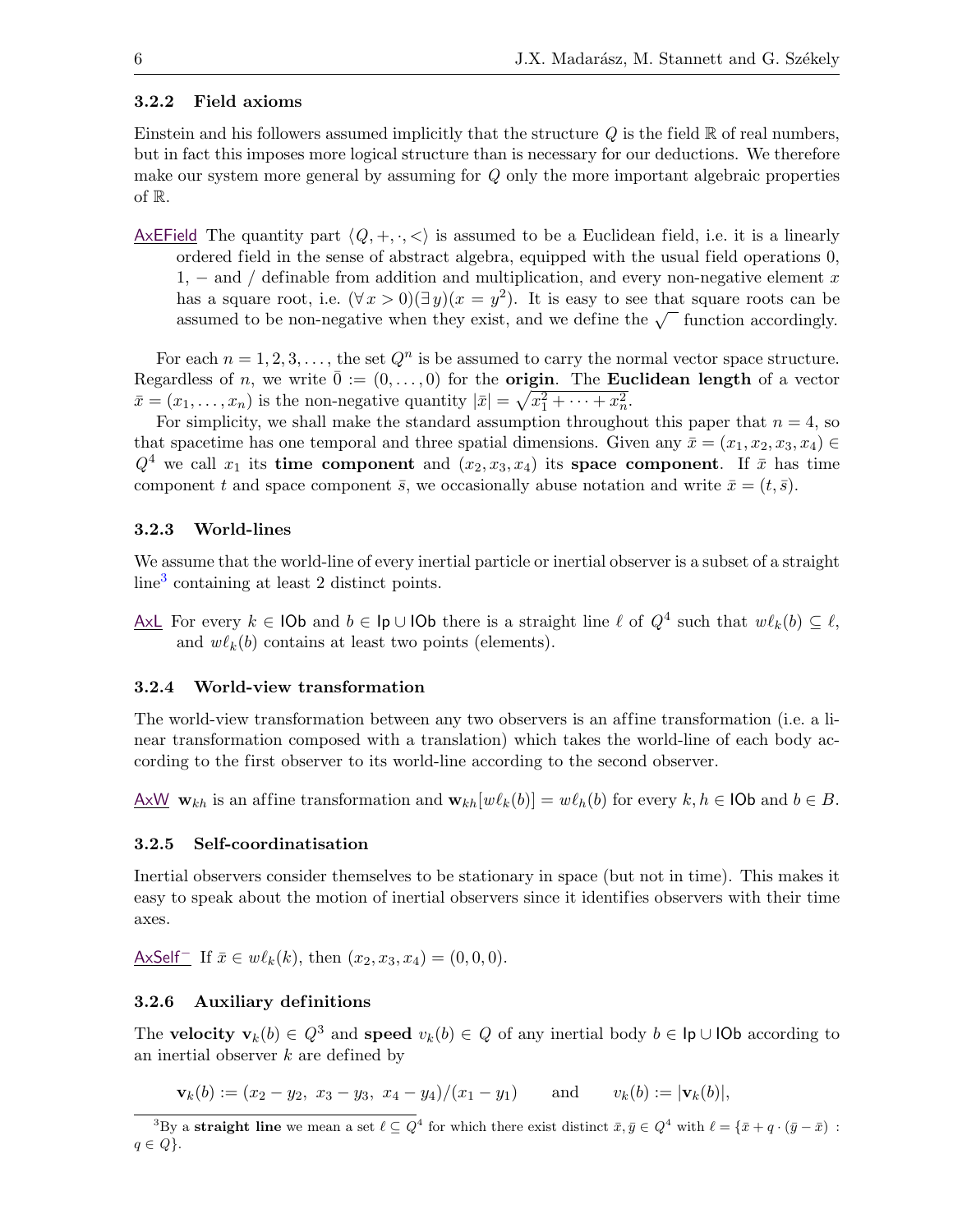where  $\bar{x}, \bar{y} \in w\ell_k(b)$  are any points for which  $x_1 \neq y_1$  (these are well defined concepts whenever such points exist, since they do not depend on the choice of  $\bar{x}$  and  $\bar{y}$ ).

If there are no such  $\bar{x}$  and  $\bar{y}$ , then  $\mathbf{v}_k(b)$  and  $v_k(b)$  are undefined. Indeed, if there are distinct  $\bar{x}, \bar{y} \in w\ell_k(b)$  with  $x_1 = y_1$ , the worldline of b is a subset of a horizontal straight line and its speed is, from k's viewpoint, 'infinite'. We therefore write  $v_k(b) = \infty$  in this case, and  $v_k(b) < \infty$ otherwise. We say that the speed of body b is finite (infinite) according to observer k provided  $v_k(b) < \infty$   $(v_k(b) = \infty)$ , respectively.

### 4 Axioms for dynamics

Throughout this paper we write  $m_k(b)$  for the **relativistic mass** of particle b according to observer k – we assume here that m is a primitive construct and deduce (Theorem [1\)](#page-9-0) how  $m_k(b)$ varies with the relative speed of  $b$  relative to  $k$ .

We define the **linear momentum**  $\mathbf{p}_k(b)$  of inertial particle b according to inertial observer k in the obvious way, viz.  $\mathbf{p}_k(b) = \mathbf{m}_k(b) \cdot \mathbf{v}_k(b)$ . Provided b is travelling at finite speed relative to k, so that  $\mathbf{p}_k(b)$  is defined, the associated **four-momentum**  $P_k(b)$  is the vector in  $Q^4$  whose time component is the relativistic mass, and whose space component is the linear momentum – it is not difficult to prove that  $P_k(b)$  is parallel to the world-line of b (Fig. [3\)](#page-6-0)

$$
\mathsf{P}_k(b) = \begin{cases} (\mathsf{m}_k(b), \mathbf{p}_k(b)) & \text{if } v_k(b) < \infty, \\ \text{undefined} & \text{otherwise.} \end{cases}
$$



<span id="page-6-0"></span>Figure 3. The time component of four-momentum is relativistic mass, and its space component is linear momentum. Each inertial observer  $k$  considers  $b$ 's four-momentum to be parallel to its world-line.

### 4.1 Particles involved in a collision

We say that an inertial particle b is **incoming** at some coordinate point  $\bar{x}$ , according to inertial observer k, provided  $\bar{x} \in w\ell_k(b)$  and  $x_1$  is an upper bound for the time coordinates of points on  $w\ell_k(b)$  and the speed of b is finite, i.e. if  $\bar{y} \in w\ell_k(b)$  and  $\bar{y} \neq \bar{x}$  then  $y_1 < x_1$ . We write  $\ln_k(b)$  to mean that there is some point  $\bar{x}$  at which b is incoming according to k, and  $\ln_k(b)$   $\bar{x}$ if we wish to highlight some such  $\bar{x}$  explicitly. **Outgoing** particles, out<sub>k</sub>(b) and out<sub>k</sub>(b)  $\bar{x}$  are defined analogously.

A collection  $b_1, \ldots, b_n$  of inertial particles form a **collision** according to observer k provided

• there is a point  $\bar{x}$  at which they are all either incoming or outgoing with finite speed according to k; and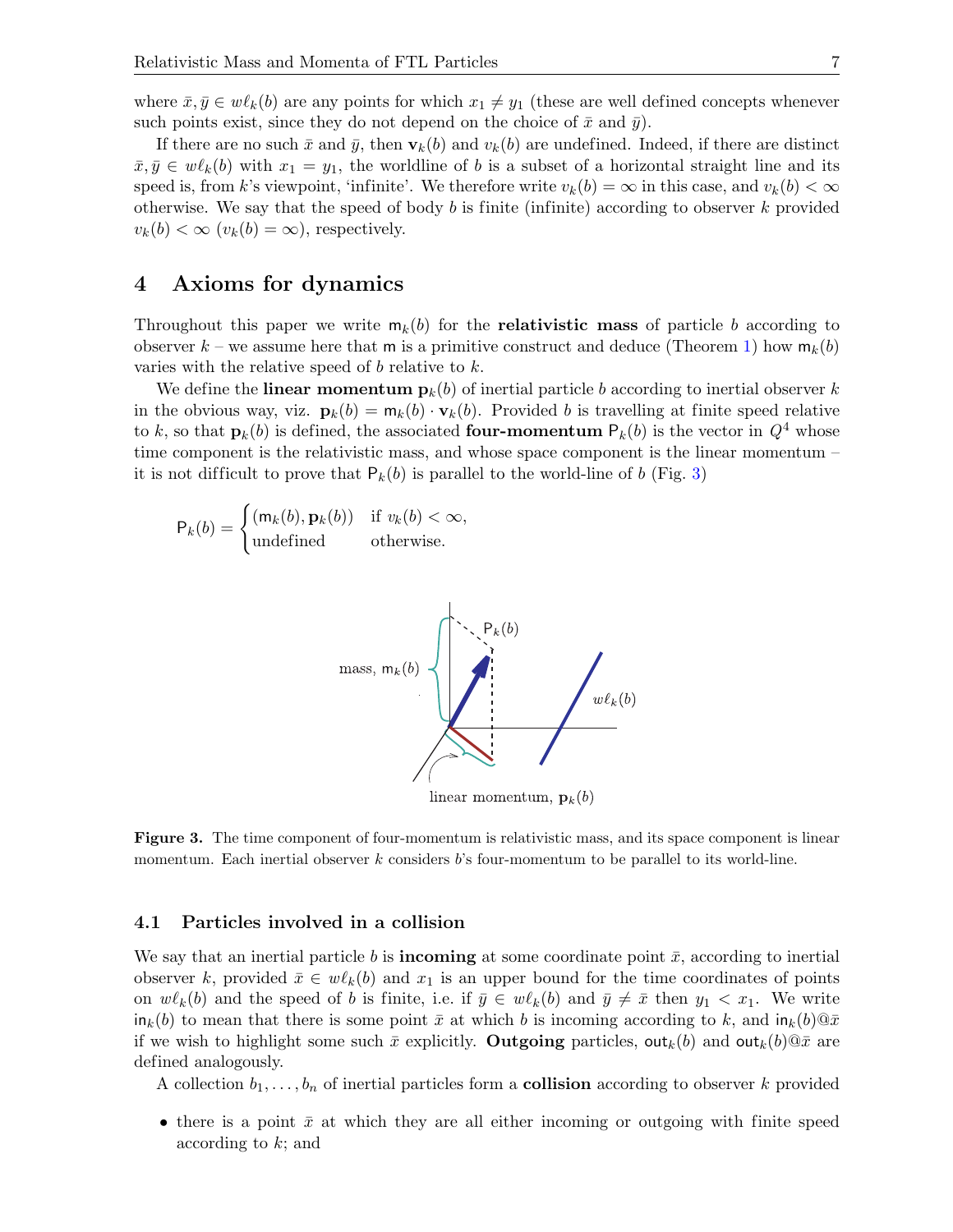• relativistic mass and linear momentum are both conserved at  $\bar{x}$  according to k (Fig. [2\)](#page-3-0), i.e. allowing  $b_i$  to range over the particles, we have

$$
\sum_{\{b_i: \text{in}_k(b_i) \mathbf{\mathbb{Q}}_{\bar{x}}\}} \mathsf{P}_k(b_i) = \sum_{\{b_i: \text{out}_k(b_i) \mathbf{\mathbb{Q}}_{\bar{x}}\}} \mathsf{P}_k(b_i).
$$

We are particularly interested below in **collisions involving three particles**, and write  $\text{coll}_k(abc)$  to mean that a, b, c form a collision according to k.

### 4.1.1 Collision axioms

For each natural number  $n$  we introduce an axiom saying that the existence of any  $n$ -body collision is observer-independent. Thus, conservations of relativistic mass, linear momentum and four-momentum do not depend on the inertial observer.

AxColl<sub>n</sub> If inertial particles  $b_1, \ldots, b_n$  form a collision for one inertial observer, they also form a collision for every other inertial observer who considers them all to have finite speed (see Fig. [4\)](#page-7-0).



<span id="page-7-0"></span>Figure 4. The dynamical axioms in DYN.

### 4.1.2 Inelastic collisions

We say that inertial particles a and b collide **inelastically** according to observer k provided there exist some inertial particle c such that a, b, c form a collision, where a and b are incoming and  $c$  is outgoing, i.e.

 $\exists c$  [coll<sub>k</sub>(abc)  $\wedge$  in<sub>k</sub>(a)  $\wedge$  in<sub>k</sub>(b)  $\wedge$  out<sub>k</sub>(c)].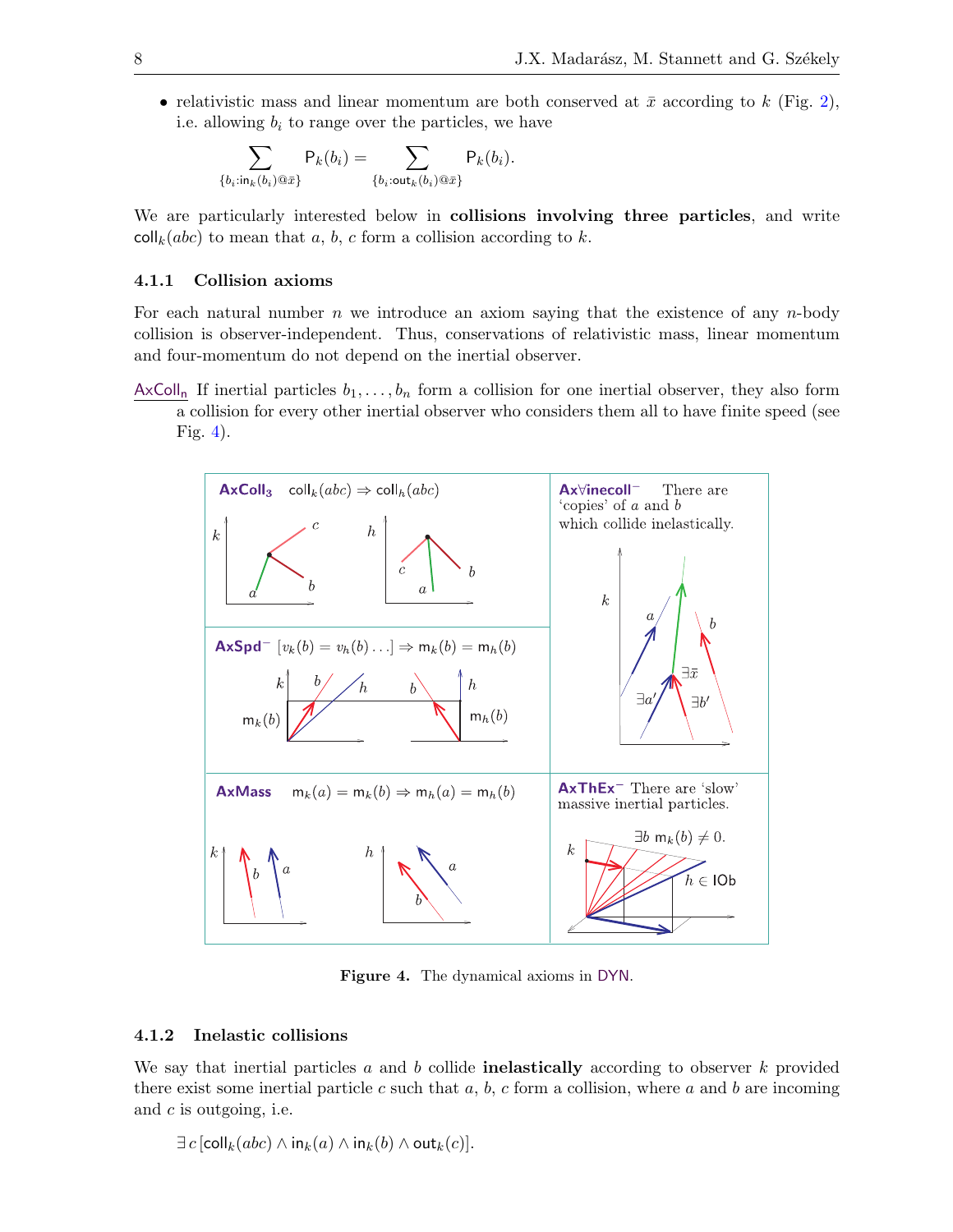The following axiom is slightly subtle. In general, an observer would not expect two arbitrarily selected particles a and b to be following worldlines that necessarily meet. We can, however, find paths **parallel to** those followed by  $a$  and  $b$  (i.e. followed by particles with the same fourmomenta), which meet at some point. The axiom states this formally, and says that we can form an inelastic collision of these parallel-moving particles at  $\bar{x}$ , provided they have 'sensible' relativistic masses and speeds according to the observer in question. In other words, this axiom says that all 'sensible' collisions are realisable.

<u>Ax∀inecoll</u> If  $k \in$  IOb and  $a, b \in$  Ip satisfy  $v_k(a) < \infty$ ,  $v_k(b) < \infty$  and  $m_k(a) + m_k(b) \neq 0$ , then there exist  $a', b' \in \text{lp with } P_k(a') = P_k(a)$  and  $P_k(b') = P_k(b)$ , such that a' and b' collide inelastically.

We typically use these collisions to determine relationships between the four-momenta of  $a$ and b, but of course it is actually  $a'$  and b' that take part in the collision. Nonetheless our deductions remain valid, because a and  $a'$  have the same four-momentum, as do b and b', and these equalities continue to hold in every other observer's worldview by AxMass below.

### 4.1.3 Relativistic mass

Given  $\bar{u}, \bar{v} \in Q^3$ , we write  $\bar{u} \preceq \bar{v}$  to mean that  $\bar{u}$  and  $\bar{v}$  point in the same direction, and the length of  $\bar{u}$  is less than or equal to the length of  $\bar{v}$ , i.e.

$$
\bar{u} \preceq \bar{v} \quad \stackrel{\text{def}}{\iff} \quad \exists \lambda \ (0 \leq \lambda \leq 1 \ \wedge \ \bar{u} = \lambda \cdot \bar{v}).
$$

The following axioms concern the relativistic masses of slow particles, and are expressed in a way that makes them equally meaningful for both relativistic and Newtonian dynamics. Since inertial observers travel slower than light in the relativistic setting, but can achieve any sublight speed we wish, we can define a particle to be 'slow' provided there is some observer who appears to be travelling faster than it. That is, observer  $k$  considers body  $b$  to be 'slow' provided there is some other observer h for which  $\mathbf{v}_k(b) \preceq \mathbf{v}_k(h)$ .

Our next axiom asserts that whenever two observers agree on the speed of a slow inertial particle, then they also agree on its relativistic mass. That is, suppose observer  $k$  considers inertial particle b and observer h to be moving in the same direction, with h moving faster than b. If h and k see b to be moving at the same speed, they will also agree on its relativistic mass (Fig. [4\)](#page-7-0).

$$
\mathsf{AxSpd}^- \text{ If } \mathbf{v}_k(b) \preceq \mathbf{v}_k(h) \text{ and } v_k(b) = v_h(b), \text{ then } \mathsf{m}_k(b) = \mathsf{m}_h(b), \text{ for all } k, h \in \textsf{IOb} \text{ and } b \in \textsf{lp}.
$$

It is important in axiom  $AxSpd^-$  that particle b is slow, because in special relativity, if observers  $k$  and  $h$  move with respect to one another and  $b$  is moving with the speed of light in the same spatial direction as h according to k, then the speed of b is the same for k and h but its relativistic mass is different. In both relativistic and Newtonian axiom systems, we can prove that no observer can travel with infinite speed, and moreover in the relativistic axiom system every observer travels with slower than light speed, see Corollary [1.](#page-13-0)

We also assume that if the relativistic masses and velocities of two inertial particles coincide for one inertial observer, then their relativistic masses also coincide for all other inertial observers.

AxMass If  $P_k(a) = P_k(b)$ , then  $m_h(a) = m_h(b)$  for all  $k, h \in$  IOb and  $a, b \in$  Ip.

Finally, we assume the existence of 'slow' inertial particles with nonzero relativistic masses. That is, given any inertial observer and any 'slow' velocity  $\bar{v}$ , there is an inertial particle with nonzero relativistic mass that moves with velocity  $\bar{v}$ .

 $AxThEx^-$  For all  $k, h \in$  IOb and  $\bar{v} \preceq v_k(h)$  there is  $b \in \text{lp}$  satisfying  $v_k(b) = \bar{v}$  and  $m_k(b) \neq 0$ .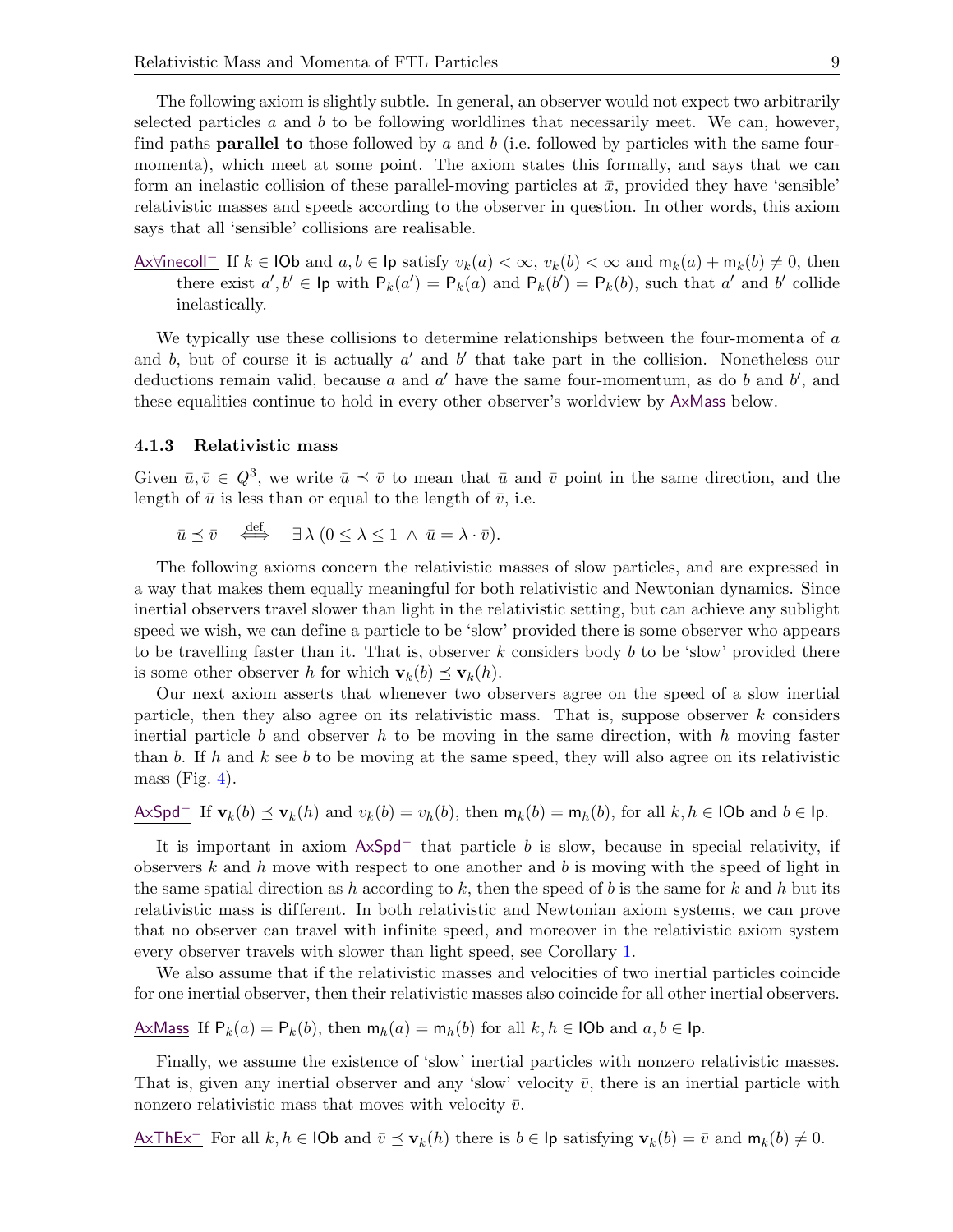

<span id="page-9-1"></span>Figure 5. Illustration for the photon axiom and for the absolute simultaneity axiom.

#### 4.1.4 Shared axiom system for dynamics

We can now define the axiom system DYN for dynamics, which is common to both the relativistic and Newtonian settings. It comprises the basic assumptions, together with the axioms introduced above, viz.

DYN := BA ∪ {AxColl3, Ax∀inecoll−, AxSpd−, AxMass, AxThEx−}.

#### 4.1.5 Dif ferentiating between relativistic and Newtonian dynamics

Finally, we define the axioms that allow us to distinguish between the two systems (Fig. [5\)](#page-9-1).

The photon axiom, AxPh, says that each inertial observer considers the speed of light to be 1 everywhere and in every direction (in particular, therefore, it is finite, whence this axiom characterises relativistic dynamics). Moreover, it is always possible to send out such light signals, i.e. two points lie on a photon's worldline if and only if the slope of the line joining them is 1.

AxPh For every inertial observer  $k \in$  IOb,

$$
(\exists p \in \mathsf{Ph})(\bar{x}, \bar{y} \in w\ell_k(p)) \Leftrightarrow (x_2 - y_2)^2 + (x_3 - y_3)^2 + (x_4 - y_4)^2 = (x_1 - y_1)^2.
$$

In contrast, the absolute simultaneity axiom, AxAbsSim, which characterises Newtonian dynamics, says that whenever two events are simultaneous for one observer then they are simultaneous for every observer.

$$
\underline{\mathsf{AxAbsSim}} \text{ If } \mathbf{w}_{kh}(\bar{x}) = \bar{x}' \text{ and } \mathbf{w}_{kh}(\bar{y}) = \bar{y}', \text{ then } x_1 = y_1 \Leftrightarrow x_1' = y_1' \text{ for every } k, h \in \mathsf{IOb}.
$$

The axiom system DYN ∪  $\{AxPh\}$  is our axiom system for relativistic dynamics, and axiom system DYN ∪ {AxAbsSim} is our axiom system for Newtonian dynamics.

# 5 The main theorem and its proof

We can now state and prove our main theorem. Our central claim, concerning the way that relativistic masses transform as speed increases, then follows as an easy corollary.

<span id="page-9-0"></span>Theorem 1. Assume axiom system DYN. Let b be an inertial particle and let k, h be inertial observers for which the speed of b is finite. Then

(a) 
$$
\mathbf{m}_k(b) \cdot \sqrt{|1 - v_k(b)^2|} = \mathbf{m}_h(b) \cdot \sqrt{|1 - v_h(b)^2|}
$$
 if AxPh holds;  
(b)  $\mathbf{m}_k(b) = \mathbf{m}_k(b)$  if AxAheSim holds:

(b)  $m_k(b) = m_h(b)$  if AxAbsSim holds.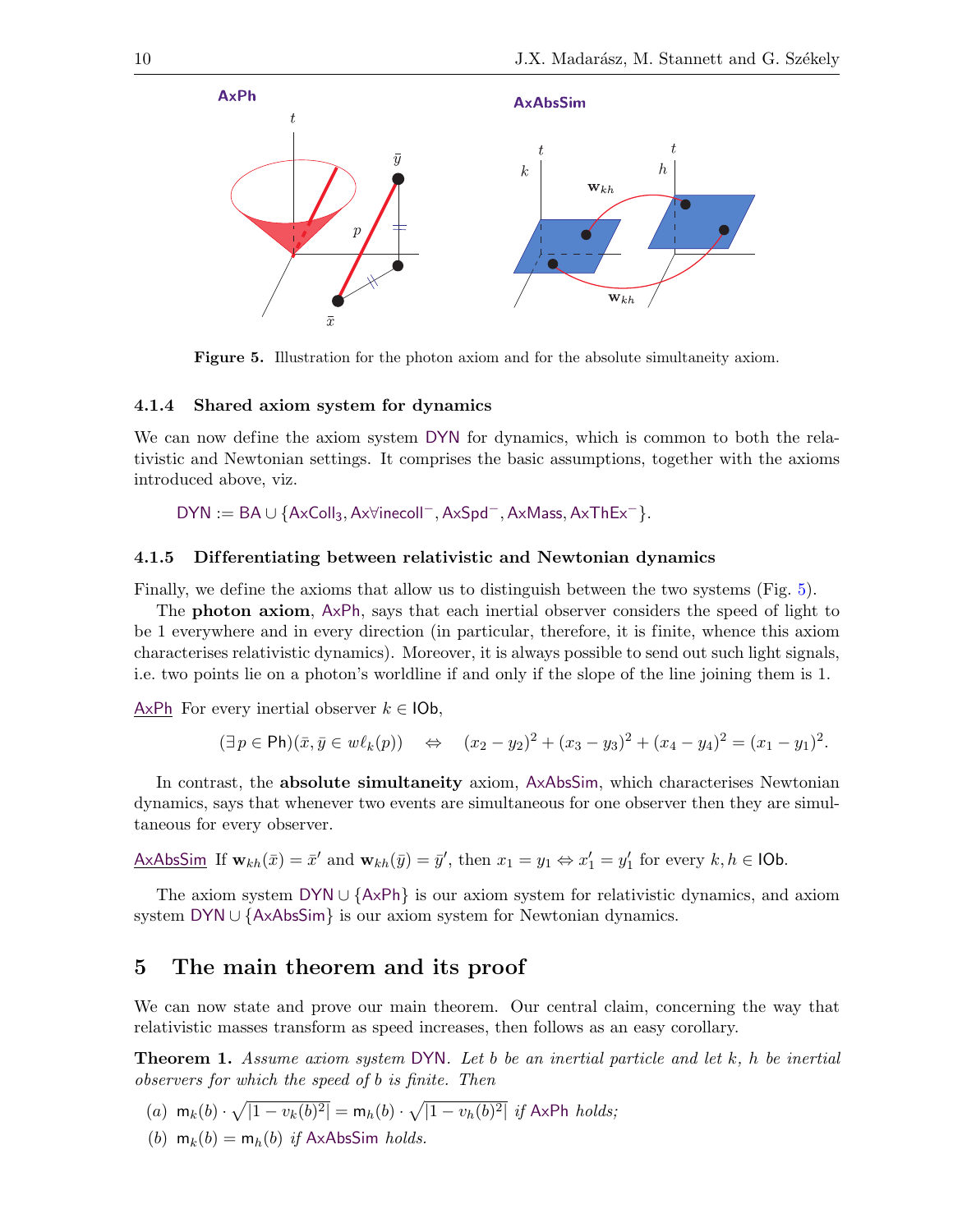

<span id="page-10-0"></span>Figure 6. A spacetime diagram showing the relativistic mass m and linear momentum p of a positivemass FTL body b as seen by two observers k and h in the relativistic setting. The arrows represent the four-momenta of b as seen by each observer, and the continuous lines show the Minkowski circle on which their tips are constrained to lie.

To see how positive FTL mass and momentum change in the relativistic setting depending on the particle's speed relative to an inertial observer, let us assume that  $b$  is an FTL particle relative to k, and that  $v_h(b) < v_k(b)$ . It is known [\[28\]](#page-20-7) that the axioms assumed here prohibit inertial observers (though not FTL inertial particles in general) from travelling FTL with respect to one another, so we can also assume that b is travelling FTL relative to  $h$ . Since both observers consider  $v(b)$  to be greater than 1, the theorem tells us that

$$
\mathsf{m}_k(b)=\mathsf{m}_h(b)\cdot\sqrt{\frac{v_h(b)^2-1}{v_k(b)^2-1}}<\mathsf{m}_h(b),
$$

so that relativistic mass is considered to be lower by the observer who is moving faster relative to the particle. Similarly, the observers' momentum measurements satisfy

$$
|\mathbf{p}_k(b)| = \mathsf{m}_k(b) \cdot v_k(b) = \mathsf{m}_h(b) \cdot \sqrt{\frac{v_h(b)^2 - 1}{v_k(b)^2 - 1}} \cdot v_k(b).
$$

A simple rearrangement of terms shows that

$$
v_k(b) > v_h(b) \quad \Rightarrow \quad \sqrt{\frac{v_k(b)^2 \cdot (v_h(b)^2 - 1)}{v_k(b)^2 - 1}} < v_h(b),
$$

and hence

$$
|\mathbf{p}_k(b)| = \mathsf{m}_k(b) \cdot v_k(b) < \mathsf{m}_h(b) \cdot v_h(b) = |\mathbf{p}_h(b)|,
$$

so that momentum also appears to drop as the particle's speed increases.

We can also interpret this result as shown in Fig. [6.](#page-10-0) Notice that  $m_k(b) \cdot \sqrt{1 - v_k(b)^2}$  is essentially the Minkowski norm  $|P_k(b)|_\mu$  of b's four-momentum as seen by k (see Section [5](#page-11-0) for the definition of  $|\cdot|_\mu$ , except that the actual, rather than absolute, value of  $m_k(b)$  is used. Thus the theorem states that the two observers agree both on the Minkowski length of  $P(b)$ , and on the sign they assign to b's relativistic mass. As illustrated in the diagram, the points  $P_k = (m_k, \mathbf{p}_k)$ and  $P_h = (m_h, p_h)$  must, therefore, lie on the same component of the Minkowski sphere M, and since b is faster for k than for h the corresponding four-momentum is closer to the horizontal, whence it is clear that  $m_k < m_h$  and  $|\mathbf{p}_k| < |\mathbf{p}_h|$ .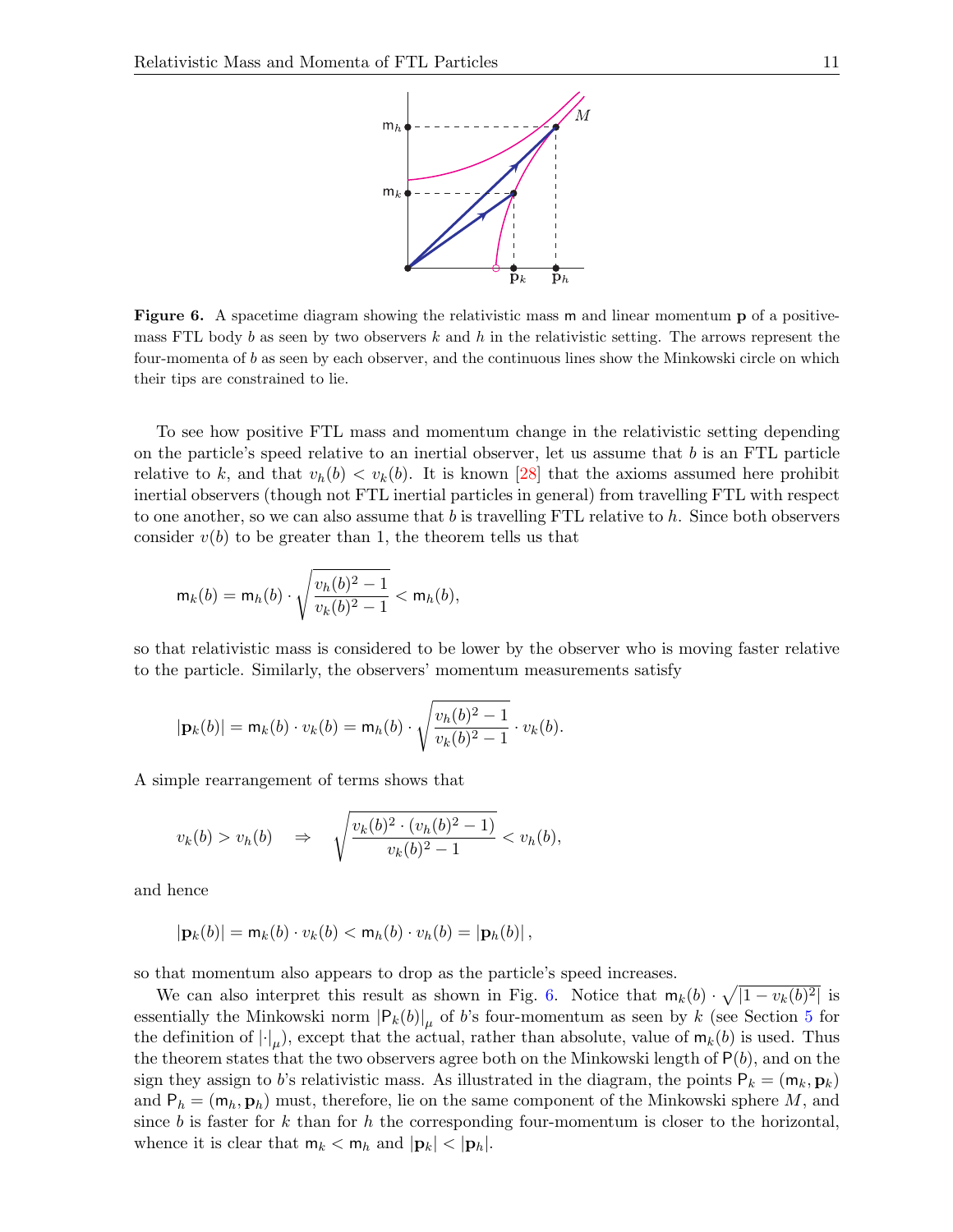### <span id="page-11-0"></span>Outline of the proof

Let  $\|\cdot\|$  be either of the norms  $|\cdot|_\mu$  or  $|\cdot|_\tau,$  where the **Minkowski norm**  $|\bar x|_\mu$  and **time norm**  $|\bar x|_\tau$ of  $\bar{x} \in Q^4$  are given by

$$
|\bar{x}|_{\mu} = \sqrt{|x_1^2 - x_2^2 - x_3^2 - x_4^2|}
$$
 and  $|\bar{x}|_{\tau} = |x_1|$ .

Recall that a linear transformation  $L: Q^4 \to Q^4$  is called a Lorentz transformation if it preserves the Minkowski norm. We will say that a linear transformation is time-preserving if it preserves the time-norm. An expansion on  $Q^4$  is a mapping  $E_q: Q^4 \to Q^4$  given by  $E_q(\bar{x}) := q \cdot \bar{x}$ , where  $0 < q \in Q$ .

The proof requires four basic lemmas.

- 1. Given two observers  $k$  and  $h$  moving with finite (possibly zero) speed with respect to one another, we show (Lemma [2\)](#page-12-0) that there exists a slowly moving massive inertial particle a on whose speed they agree (doing so first requires us to show (Lemma [1\)](#page-11-1) that, subject to certain speed restrictions, we have  $m_h(b) = 0$  whenever  $m_k(b) = 0$ ). According to AxSpd<sup>-</sup>, the two observers therefore agree on the particle's relativistic mass as well, and hence  $\|P_k(a)\| = \|P_h(a)\|.$
- 2. To prove the main theorem, we consider a collision between  $a$  and an arbitrary massive particle b, and use basic linear algebra to deduce both that  $\|P_k(b)\| = \|P_h(b)\|$  and that k and h agree as to the sign of b's relativistic mass, where the choice of norm depends on whether we are assuming AxPh or AxAbsSim in addition to DYN. In order to do this, we first need to prove that the linear part of the worldview transformation can be written as a composition of a norm-preserving transformation L and an expansion  $E_q$  (Lemma [3\)](#page-12-1), and show under what conditions two observers assign the same sign to a particle's relativistic mass (Lemma [4\)](#page-13-1).

<span id="page-11-1"></span>**Lemma 1.** Assume DYN \ {AxSpd<sup>-</sup>}, and suppose  $k, h \in$  IOb and  $b \in$  Ip satisfy  $v_k(b) < \infty$ ,  $v_h(b) < \infty$ ,  $v_k(h) < \infty$ , and  $v_h(k) < \infty$ . Then  $m_k(b) = 0$  if and only if  $m_h(b) = 0$ .

**Proof.** Suppose  $m_k(b) = 0$ . We will prove that  $m_h(b) = 0$  as well. The converse will follow by symmetry.

Axiom AxThEx<sup>−</sup> says we can choose an inertial particle a such that  $m_k(a) \neq 0$ ,  $v_k(a) < \infty$ and  $v_h(a) < \infty$ . By Ax∀inecoll<sup>-</sup>, we can collide a and b inelastically as incoming particles (from k's point of view) to form an outgoing particle c, and we have  $P_k(a) + P_k(b) = P_k(c)$ . Because  $m_k(b) = 0$ , we know that  $P_k(b) := (m_k(b), m_k(b) \cdot v_k(b)) = 0$ , whence  $P_k(a) = P_k(c)$  and k considers a and c to have parallel worldlines. Axiom AxMass now tells us that  $m_h(a) = m_h(c)$ , and since  $w_{kh}$  is affine, it maps parallel worldlines to parallel worldlines, so h considers a and c to have identical velocities. By definition, it follows that  $P_h(a) = P_h(c)$ .

We know that a, b and c form a collision for k, so they also form one for h by  $AxColl<sub>3</sub>$ . We know that a and c have parallel worldlines from  $k$ 's point of view, so, since they coincide at the collision point, the same straight line contains both of them in  $k$ 's worldview, with the collision point marking a clear boundary between one worldline and the other. Since  $\mathbf{w}_{kh}$  is affine, it takes straight lines to straight lines without changing the delimiting nature of the 'boundary point', so according to h, one of a and c is incoming and the other one is outgoing. Since they form a collision, we conclude that either

$$
P_h(a) + P_h(b) = P_h(c) \qquad \text{or} \qquad P_h(a) = P_h(c) + P_h(b)
$$

depending on whether b is seen to be incoming or outgoing by  $h$ . In either case it follows that  $P_h(b) = 0$ , whence  $m_h(b) \equiv (P_h(b))_1 = 0$  as claimed.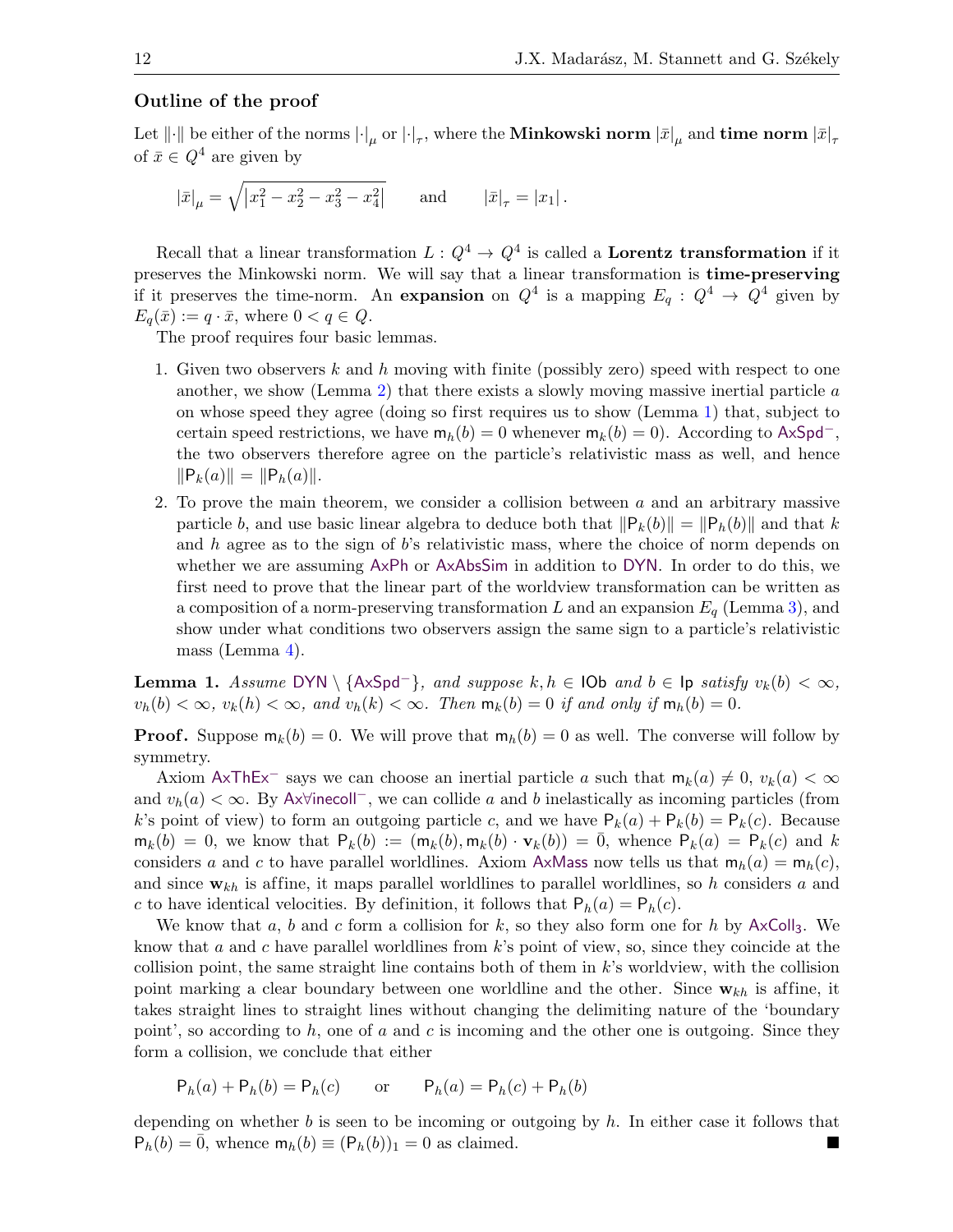The next lemma shows that two observers, moving at finite speed relative to one another, can identify a particle b on whose speed they agree. The proof outline given below makes a simplifying assumption – equation  $(2)$  – and assumes that a version of Bolzano's theorem holds for  $Q$  (i.e. if a continuous  $Q$ -valued function on  $[0,1]$  takes both positive and negative values, then it must also take the value 0 at some point in the interval). A fully rigorous proof of the lemma is provided in the Appendix.

<span id="page-12-0"></span>**Lemma 2.** Assume BA and  $AxThEx^-$ , and suppose k and h are inertial observers satisfying  $v_k(h) < \infty$  and  $v_h(k) < \infty$ . Then there exists an inertial particle b such that  $\mathbf{v}_k(b) \preceq \mathbf{v}_k(h)$ ,  $v_k(b) = v_h(b)$  and  $m_k(b) \neq 0$ .

**Proof outline.** If  $v_k(h) = 0$ , then by AxThEx<sup>-</sup>, there is  $b \in \text{lp}$  such that  $v_k(b) = 0$  and  $m_k(b) \neq 0$ . This b has the desired properties, so without loss of generality we shall assume that  $v_k(h) > 0.$ 

For simplicity assume that, for every inertial particle b,

<span id="page-12-2"></span>
$$
v_k(b) \le v_k(h) \quad \Rightarrow \quad v_h(b) < \infty. \tag{2}
$$

This implication holds automatically if we assume either AxPh or AxAbsSim (see Corollary [1\)](#page-13-0), as we do in the proof of the main theorem, but is not strictly necessary in the current context; see the Appendix.

For each  $x \in [0,1]$ , choose  $b_x \in \mathsf{lp}$  such that  $\mathbf{v}_k(b_x) = x \cdot \mathbf{v}_k(h)$  and  $\mathsf{m}_k(b_x) \neq 0$ , and note that  $b_x$ 's existence is guaranteed by AxThEx<sup>-</sup>. Since [\(2\)](#page-12-2) implies that  $v_h(b_x) < \infty$ , we can define

$$
h(x) = v_k(b_x) - v_h(b_x)
$$

and it is easy to see that h is continuous on [0,1]. By  $v_k(b_0) = 0$ ,  $v_h(b_0) > 0$ ,  $v_k(b_1) > 0$  and  $v_k(b_1) = 0$ , we have that  $h(0) < 0$  and  $h(1) > 0$ . Now Bolzano's theorem tells us there is some  $u \in [0,1]$  such that  $h(u) = 0$ , i.e.  $v_k(b_u) = v_h(b_u)$ . Taking  $b = b_u$  completes the proof.

<span id="page-12-1"></span>**Lemma 3.** Assume BA and suppose k,  $h \in$  IOb. There exists a linear transformation L and an expansion  $E_q$  such that the linear part of  $w_{kh}$  is the composition  $E_q \circ L$  of L with  $E_q$ , viz.

$$
\mathbf{w}_{kh}(\bar{x}) - \mathbf{w}_{kh}(\bar{0}) = q \cdot L(\bar{x}) \quad \text{for all } \bar{x} \in Q^4, \quad \text{where}
$$

- (a) if  $AxPh$  holds,  $L$  is a Lorentz transformation;
- (b) if AxAbsSim holds, L is a time-preserving transformation.

**Proof.** (a) Notice first that  $w_{kh}$  is necessarily 'photon preserving', in that it maps any line of slope one in k's worldview to a line of slope one in h's worldview. To see why, suppose  $\ell_k$  is such a line. By AxPh we can choose a photon p whose worldline contains two points within  $\ell_k$ . Writing  $\ell_h := \mathbf{w}_{kh}(\ell_k)$ , we know that  $\ell_h$  is again a straight line (since  $\mathbf{w}_{kh}$  is assumed affine, by AxW). Since p is a photon and  $\ell_h$  contains two points at which p is present from h's point of view, it follows that the slope of  $\ell_h$  is also equal to 1 (again by AxPh). But in [\[2,](#page-19-25) Theorem 3.6.4] it is shown that any photon-preserving affine transformation can be written as the composition of a Poincar´e transformation and an expansion, and the result follows.

(b) Notice first that the linear part (call it  $\Phi$ ) of  $w_{kh}$  maps the hyperplane  $x_1 = 0$  to itself, since  $\Phi(0, \bar{s})$  has to be simultaneous with  $\Phi(\bar{0}) = \bar{0}$  for all  $\bar{s} \in Q^3$  by AxAbsSim. Since  $\Phi$  is linear, it therefore maps the hyperplane  $x_1 = 1$  to some hyperplane  $x_1 = \lambda$ , where  $\lambda \in Q$  is non-zero. It follows that  $\Phi$ 's action can be written in the form  $\Phi(x_1, \bar{s}) = (\lambda \cdot x_1, \phi(\bar{s}))$ , where  $\phi$ is a linear map on  $Q^3$ . Defining  $q = |\lambda|$  ensures that  $q > 0$ , so that the expansions  $E_q$  and  $E_{1/q}$ are defined. If we now define  $L = E_{1/q} \circ \Phi$ , it follows immediately that L is time-preserving, and since  $\Phi = E_q \circ (E_{1/q} \circ \Phi) = E_q \circ L$ , we are done.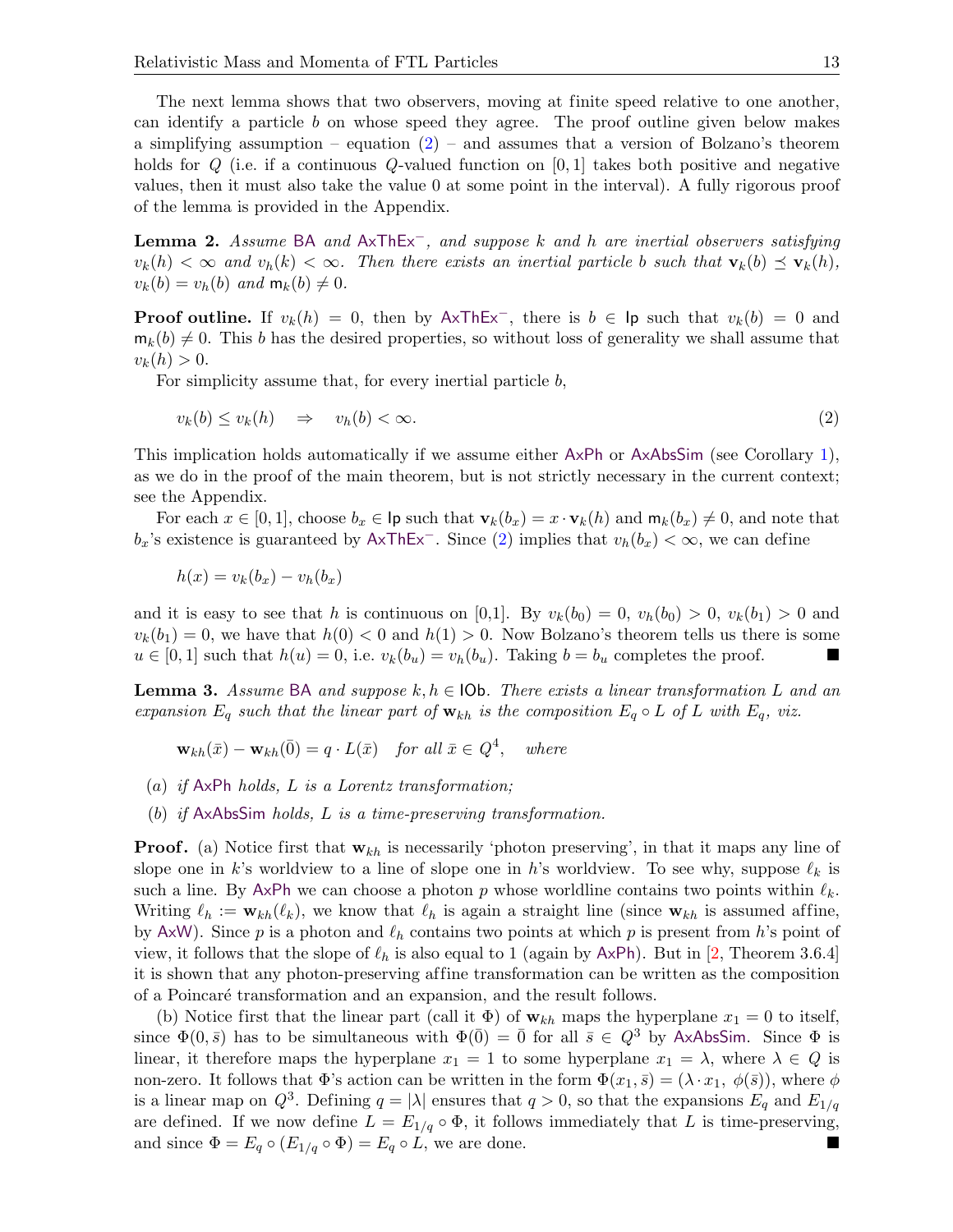An easy corollary (since every inertial observer h considers that  $v_h(h) = 0$  by AxSelf<sup>-</sup>) is that there are no FTL inertial observers in the relativistic case and no inertial observers moving with infinite speed in the Newtonian case.

<span id="page-13-0"></span>Corollary 1. Assume BA and suppose  $k, h \in \text{IOb}$ . Then  $v_k(h) < 1$  if AxPh holds, and  $v_k(h) < \infty$ if AxAbsSim holds.

Given any inertial observer  $k$  and incoming or outgoing inertial particle  $b$ , write

$$
A_k(b) = \begin{cases} P_k(b) & \text{if } b \text{ is incoming,} \\ -P_k(b) & \text{if } b \text{ is outgoing.} \end{cases}
$$

<span id="page-13-1"></span>Lemma 4. Assume BA. Let k and h be inertial observers moving at finite speed relative to one another, and let b be an inertial particle which k considers to be either incoming or outgoing at some point and that  $v_h(b) < \infty$ . Suppose also that the linear part of  $\mathbf{w}_{kh}$  is a composition  $E_q \circ L$ , where  $E_q$  is an expansion  $(q > 0)$  and L is a linear transformation. Then

(a) if  $A_h(b) = L(A_k(b))$ , then  $m_k(b) \cdot m_h(b) \geq 0$ ;

(b) if 
$$
A_h(b) = -L(A_k(b))
$$
, then  $m_k(b) \cdot m_h(b) \leq 0$ .

**Proof.** Assume without loss of generality that b is incoming for k. Then  $A_k(b) = P_k(b)$ . The proof when b is outgoing is analogous. Moreover, if  $m_k(b) = 0$ , the claims follow trivially, so assume without loss of generality that  $m_k(b) > 0$ .

(a) If b is incoming for h, then  $A_h(b) = P_h(b)$  and so  $P_h(b) = L(P_k(b))$ . Since b is incoming for h we know that its worldline exists to the past of the collision point, and likewise for  $k$ , so L cannot have reversed the temporal sense of b's worldline, and hence cannot have changed the sign of the first component of  $P_k(b)$ . On the other hand, if b is outgoing for h, then  $A_h(b) = -P_h(b)$ and so  $P_h(b) = -L(P_k(b))$ . This time we know that L must have reversed the temporal sense of  $b$ 's worldline, since it maps a worldline to the past of the collision event to one that exists in its future. This is then reversed again by the negative sign in " $-L(P_k(b))$ ". In either case, we therefore find that the time-components of  $P_k(b)$  and  $P_h(b)$  must have the same sign (see Fig. [7\)](#page-14-0). Since this component is the relativistic mass, we must have  $m_h(b) > 0$ , and the result follows.

(b) The proof of this part is similar. If b is incoming for  $h$ , then  $L$  does not reverse the temporal sense of b's worldline, but nonetheless  $P_h(b) = -L(P_k(b))$ . On the other hand, if b is outgoing for h, then  $P_h(b) = L(P_k(b))$  and L has 'reversed time' (it has switched an incoming particle to an outgoing one). In either case, we find that the time-components of  $P_k(b)$  and  $P_h(b)$ must have opposite signs, and the result again follows.

**Proof of main theorem.** Suppose  $k$  and  $h$  are inertial observers and recall that, by Corollary [1,](#page-13-0) all inertial observers move at finite speed relative to one another, and that by Lemma [2,](#page-12-0) there exists a massive slow inertial particle a on whose speed they agree.

Let b be an arbitrary inertial particle. We will prove the theorem holds for  $b$ . Form a collision between  $a$  and  $b$ , and call the resulting outgoing particle  $c$ . Without loss of generality we can assume that c has finite speed relative to both k and h, for if not we can use  $Ax\forall$ inecoll<sup>-</sup> to replace a with multiple copies of itself to change the resulting trajectory of c. Then by  $AxColl<sub>3</sub>$ we have that  $a, b, c$  form a collision according to  $h$ . There are three cases to consider.

(a) If  $m_k(b) = 0$ , then we know from Lemma [1](#page-11-1) that  $m_h(b) = 0$ , and so the theorem holds.

(b) Suppose  $m_k(b) \neq 0$ . If  $\mathbf{v}_k(b) = \mathbf{v}_k(a)$ , then because  $\mathbf{w}_{kh}$  is affine, we also have  $\mathbf{v}_h(b) =$ 

 $\mathbf{v}_h(a)$  and hence, by choice of a, that  $v_k(b) = v_h(b)$ . By AxSpd<sup>-</sup> it now follows that  $m_k(b) =$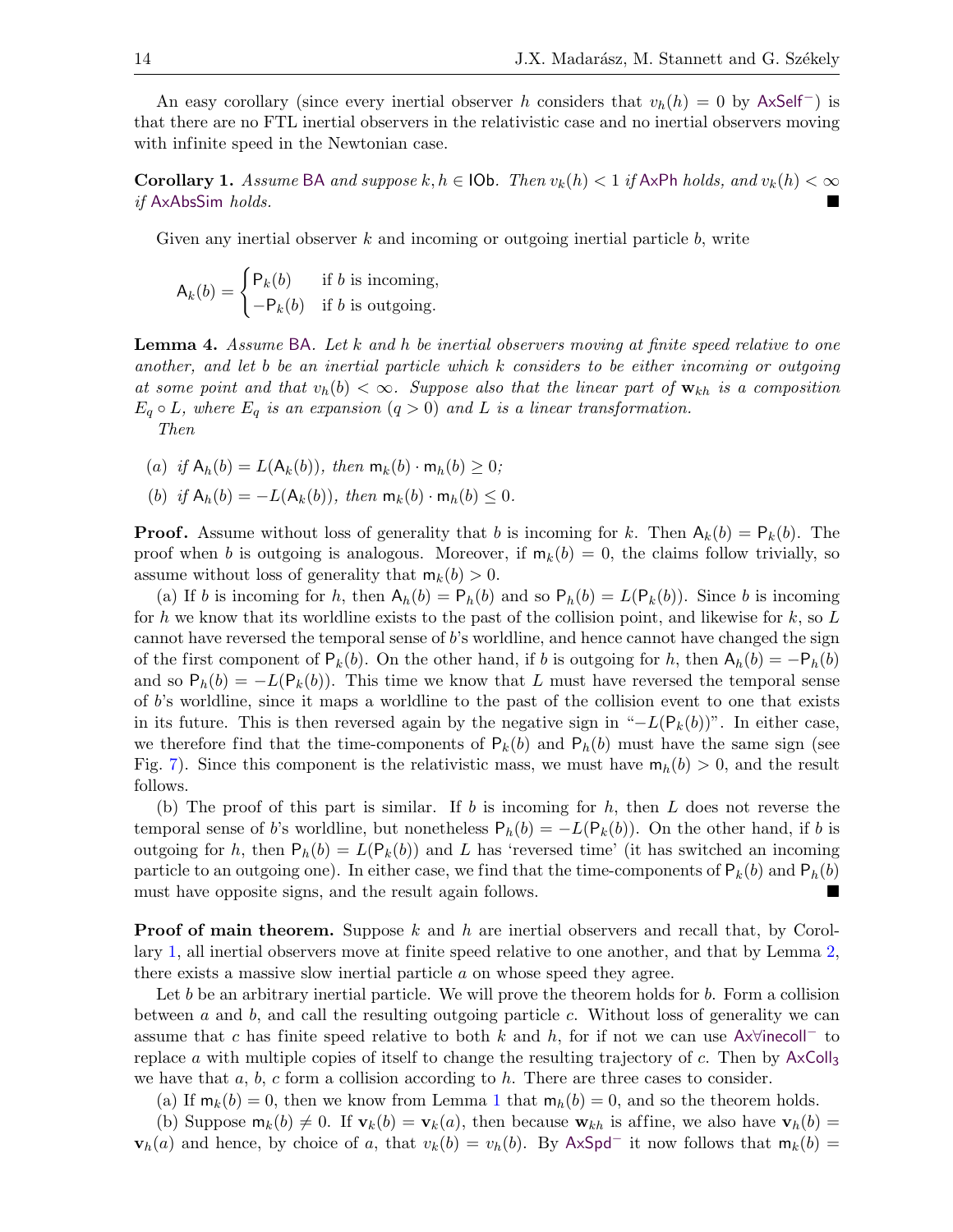

<span id="page-14-1"></span><span id="page-14-0"></span>Figure 7. Illustration for the proof of (a) of Lemma [4.](#page-13-1)

 $m_h(b)$ . So k and h agree on both b's speed and its relativistic mass, and the theorem again holds.

(c) Suppose  $m_k(b) \neq 0$  and  $v_k(b) \neq v_k(a)$  (Fig. [8\)](#page-15-0). Then the worldlines of a and b are not parallel in  $k$ 's worldview, so their four-momenta cannot be linearly dependent. We also know that  $P_k(a) + P_k(b) = P_k(c)$  because a, b and c form a collision. It follows that no two of the vectors  $L(P_k(a))$ ,  $L(P_k(b))$  and  $L(P_k(c))$  can be linearly dependent.

Using the notation of Lemma [4,](#page-13-1) the collision conditions on  $a, b$  and  $c$  can be written

$$
A_k(a) + A_k(b) + A_k(c) = \overline{0} = A_h(a) + A_h(b) + A_h(c)
$$

and hence

$$
(A_h(a) - L(A_k(a))) + (A_h(b) - L(A_k(b))) + (A_h(c) - L(A_k(c))) = \overline{0}.
$$
\n(3)

For each particle d, however, we know that  $L(A_k(d))$  is parallel to  $A_k(d)$ , because each of these is parallel to d's worldline as seen by h. We claim that  $A_h(a) = L(A_k(a))$ . We have already observed that  $L(A_k(a))$  is parallel to  $A_k(a)$ . To see that they have the same size (whether in the Minkowski norm, time norm or Euclidean norm), recall that (since  $a$  is slow),  $k$  and  $h$  agree on a's speed, and also therefore (by  $AxSpd^-$ ) on its relativistic mass. It now follows that k and h agree on the size of  $A(a)$ , and since L is norm-preserving  $A_h(a)$  and  $L(A_k(a))$  have the same size. It only remains to show that  $A_h(a)$  and  $L(A_h(a))$  point in the same direction. But this is immediate from Lemma [4\(](#page-13-1)b), since we would otherwise require  $m_k(a) \cdot m_h(a) \leq 0$ , which is impossible (we have already established that they are equal and non-zero).

It now follows from [\(3\)](#page-14-1) that  $(A_h(b) - L(A_k(b))) + (A_h(c) - L(A_k(c))) = 0$ , and hence by linear independence that

$$
A_h(b) = L(A_k(b)) \quad \text{and} \quad A_h(c) = L(A_k(c)).
$$

Lemma [4\(](#page-13-1)a) now tells us that  $m_k(b) \cdot m_h(b) \geq 0$ , while Lemma [1](#page-11-1) shows that the inequality is strict, as claimed.

In summary, we know that  $k$  and  $h$  agree on the sign of the relativistic mass of  $b$ , and because L is norm preserving, we know that  $\Vert P_k(b)\Vert = \Vert P_h(b)\Vert$ . For the relativistic case we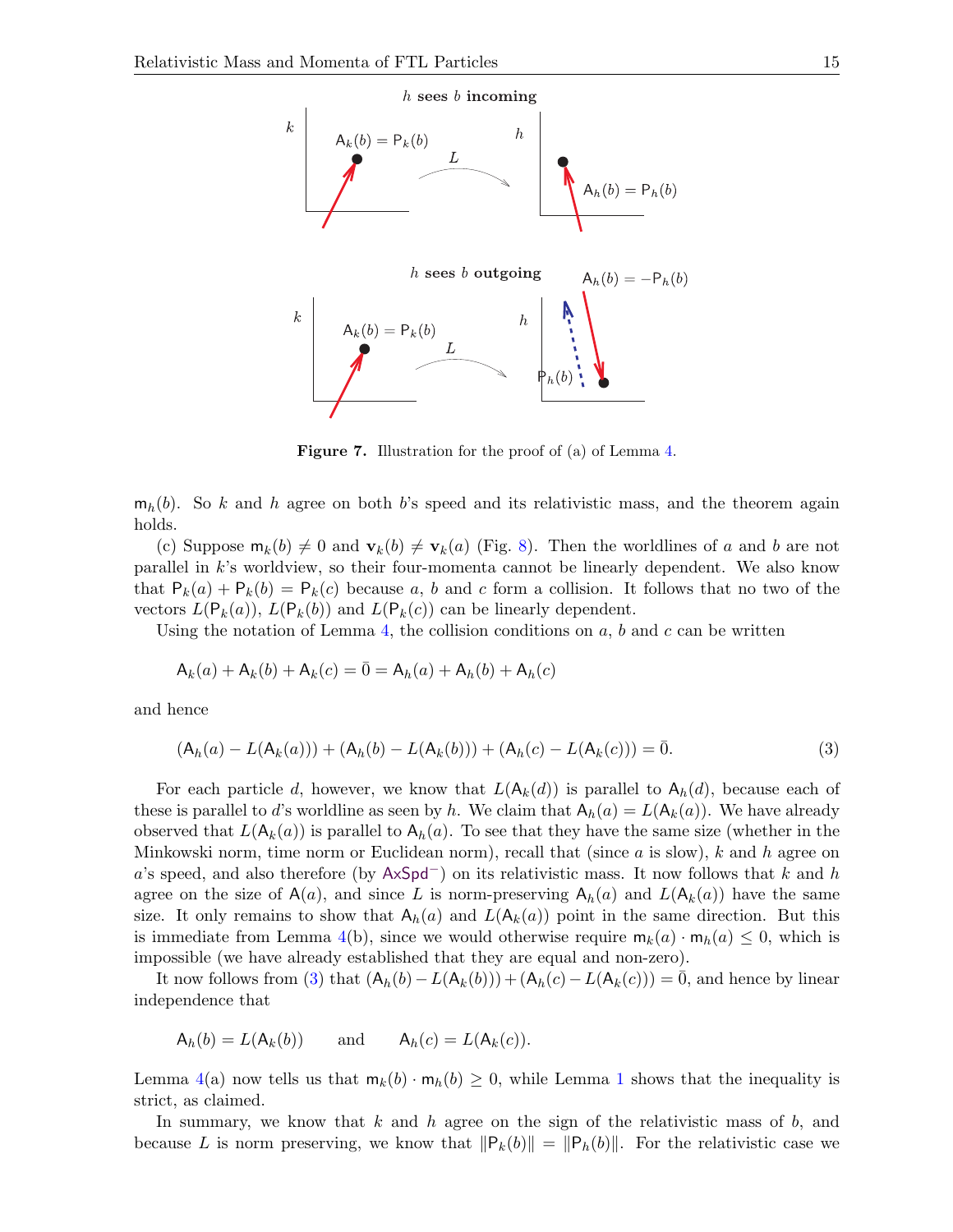

<span id="page-15-0"></span>Figure 8. Illustration for the proof of the main theorem.

have  $||\mathsf{P}_k(b)|| = |\mathsf{m}_k(b) \cdot (1, \mathbf{v}_k(b))|_{\mu} = |\mathsf{m}_k(b)| \cdot \sqrt{|1-v_k^2(b)|}$ , and likewise for h. Because  $\mathsf{m}_k(b)$ and  $m_h(b)$  have the same sign, we can remove the relevant modulus signs, and conclude that

$$
\mathsf{m}_k(b) \cdot \sqrt{\left|1 - v_k^2(b)\right|} = \mathsf{m}_h(b) \cdot \sqrt{\left|1 - v_h^2(b)\right|}.
$$

In the Newtonian case, we have  $||P_k(b)|| = |(m_k(b), m_k(b) \cdot v_k(b))|_{\tau} = |m_k(b)|$ , and hence

$$
\mathsf{m}_k(b) = \mathsf{m}_h(b)
$$

as claimed.

### 6 Concluding remarks

We began this paper by asking why the masses and momenta of faster-than-light particles decrease with their velocities. In the sense of [\[32\]](#page-20-8), Theorem [1](#page-9-0) answers this question by explaining that the axioms described in DYN+AxPh leave no other options open to us. The fact that our axiom system is so sparse, and the axioms themselves so elementary, makes this answer difficult to challenge, and highlights the advantages of the axiomatic approach. If experimental evidence one day shows our conclusions to be physically invalid, this will necessarily point to the invalidity also of one of our axioms, thereby identifying profitable areas for future investigation.

Alternatively, one can see the results presented here as a comment on our underlying axiom system – the axioms are strong enough to allow familiar and meaningful results to be derived for slow particles, yet generous enough not to disallow the existence of FTL particles for which reference frame transformations preserve norms as they do for slow particles<sup>[4](#page-15-1)</sup>.

<span id="page-15-1"></span><sup>&</sup>lt;sup>4</sup>We are grateful to the anonymous referee for this observation.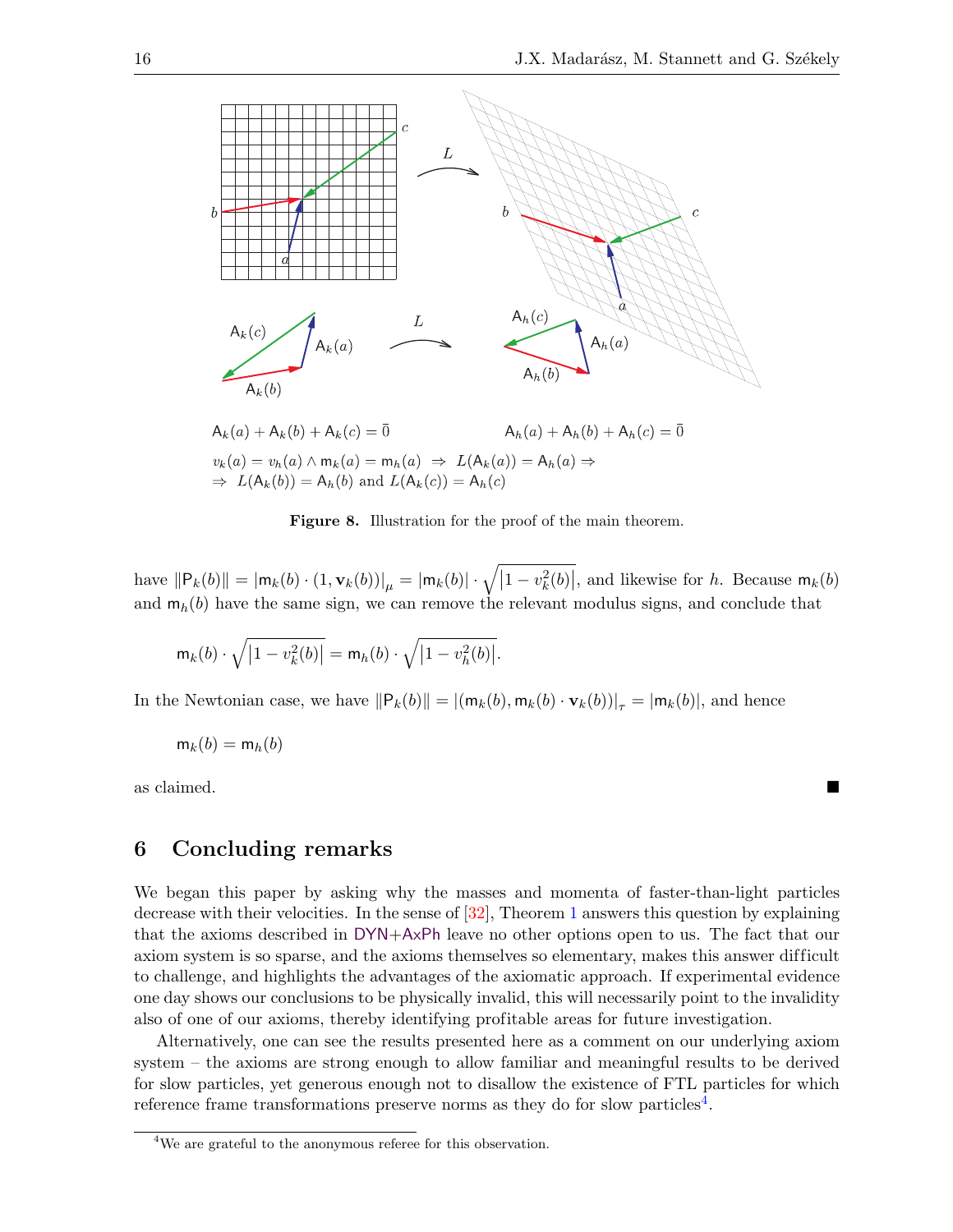### A Rigorous proof of Lemma [2](#page-12-0)

Bolzano's theorem does not hold in general in arbitrary Euclidean ordered fields, but it holds for quadratic functions by item (i) of Lemma [5,](#page-16-0) and as we shall see, this is all we require.

Recall that r is a root of a function  $f: Q \to Q$  iff  $f(r) = 0$ , and that  $f: Q \to Q$  is a **quadratic function** iff there are  $a, b, c \in Q$  such that  $f(x) = ax^2 + bx + c$  for every  $x \in Q$ .

<span id="page-16-0"></span>**Lemma 5.** Assume  $AxEField$ . Then  $(i)$  and  $(ii)$  below hold.

- (i) Let f be a quadratic function. Assume  $p, q \in Q$  are such that  $p < q$ ,  $f(p) > 0$  and  $f(q) < 0$ . Then f has a root between p and q, i.e. there is  $r \in Q$  such that  $f(r) = 0$  and  $p < r < q$ .
- (ii) Let  $f: Q \to Q$  be a function such that there are quadratic functions  $f_1, f_2$  and  $s \in Q$

$$
f(x) = \begin{cases} f_1(x) & \text{if } x \le s, \\ f_2(x) & \text{if } x \ge s. \end{cases}
$$

Assume  $p, q \in Q$  are such that  $p < q$  and  $f(p) > 0$  and  $f(q) < 0$ . Then f has a root between p and q.

**Proof.** To prove item (i), assume  $f(x) = ax^2 + bx + c$  for every  $x \in Q$  and  $f(p) > 0$ ,  $f(q) < 0$ and  $p < q$ . Without loss of generality we can assume that  $a > 0$ . Then, for every  $x \in Q$ ,

.

$$
f(x) = a\left(x + \frac{b}{2a}\right)^2 - \frac{b^2 - 4ac}{4a}
$$

If  $b^2 - 4ac \leq 0$ , then  $f(x) \geq 0$  for every  $x \in Q$ . Thus the discriminant  $b^2 - 4ac$  is positive since  $f(q) < 0$ . Then, by the same methods as for the field of reals, one can prove that f has exactly two roots  $x_1, x_2 \in Q$  such that  $x_1 < x_2$  and

$$
f(x) = a(x - x_1)(x - x_2) \text{ for every } x \in Q.
$$

Then  $f(x) \leq 0$  if  $x \in [x_1, x_2]$  and  $f(x) > 0$  if  $x < x_1$  or  $x > x_2$ . By this, we conclude that  $x_1 \in [p, q]$ , and this completes the proof of (i).

To prove item (ii) assume f,  $f_1$ ,  $f_2$ ,  $s$ ,  $p$ ,  $q$  satisfy the assumptions. Let us note that  $f_1(s) = f_2(s)$ .

First assume that  $s \leq p$ . Then f coincides with  $f_2$  on  $[p, q]$ , i.e.  $f(x) = f_2(x)$  for every  $x \in [p,q]$ . Then  $f_2$  has a root between p and q by item (i) of the lemma. Hence f has a root between  $p$  and  $q$ .

Now assume that  $s \geq q$ . Then f coincides with  $f_1$  on  $[p, q]$ . Then by item (i) of the lemma we conclude that  $f$  has a root between  $p$  and  $q$ .

Finally assume that  $p < s < q$ . Then f coincides with  $f_1$  on  $[p, s]$  and f coincides with  $f_2$ on [s, q]. If  $f(s) < 0$ , then  $f_1$  has a root between p and s, and if  $f(s) > 0$  then  $f_2$  has a root between s and q by item (i) of the lemma. Therefore, f has a root between p and q.

**Proof of Lemma [2.](#page-12-0)** Assume  $k$ , h satisfy the assumptions. Let  $L$  be the linear part of the world-view transformation  $\mathbf{w}_{kh}$ . In the proof we will need the following definition. Let  $\bar{x} \in Q^n$ be such that  $x_1 \neq 0$ . Then the **speed**  $v(\bar{x})$  of vector  $\bar{x}$  and line( $\bar{x}$ ) determined by vector  $\bar{x}$  are defined as

$$
v(\bar{x}) := \frac{\sqrt{x_2^2 + \dots + x_n^2}}{|x_1|},
$$
 and  $\text{line}(\bar{x}) := \{q \cdot \bar{x} : q \in Q\}.$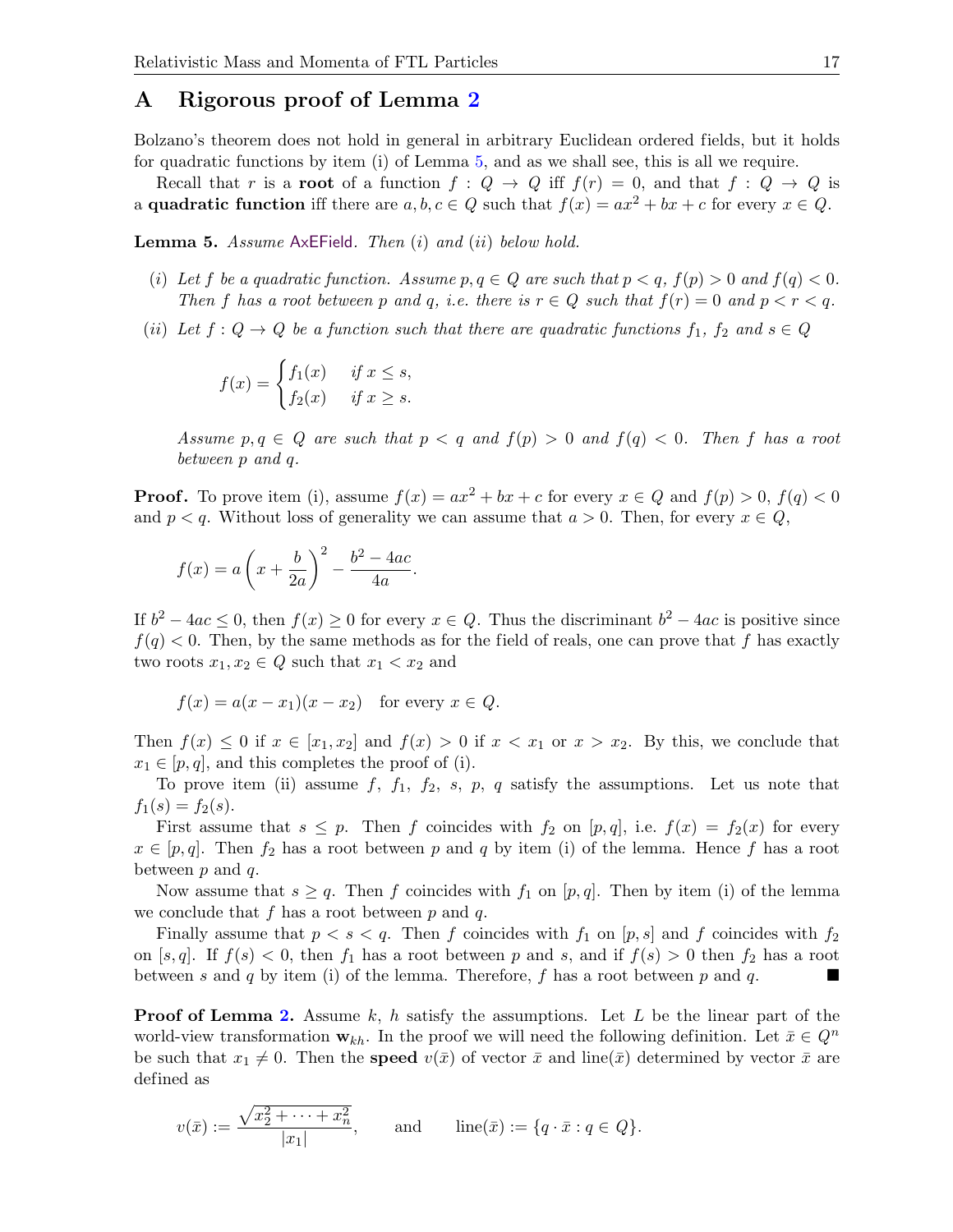

<span id="page-17-1"></span><span id="page-17-0"></span>Figure 9. Illustration for the claim that  $(4)$  can be satisfied.

For every  $\bar{u}, \bar{v} \in Q^3$ , let

 $\bar{u} \prec \bar{v} \iff \bar{u} \neq \bar{v} \land \bar{u} \preceq \bar{v}.$ 

*Claim.* Assume  $v_k(h) > 0$ . Then there is  $\bar{u} \in Q^3$  such that

$$
\bar{u} \prec \mathbf{v}_k(h) \quad \text{and} \quad v(1,\bar{u}) = v(L(1,\bar{u})), \tag{4}
$$

see Fig. [9.](#page-17-1)

We will prove the claim at the end of the proof. We note that in the field of reals, by continuity and Bolzano's theorem, it is easy to see that the claim holds.

If  $v_k(h) = 0$ , then by AxThEx<sup>-</sup> there is an inertial particle b such that  $v_k(b) = 0$  and  $m_k(b) \neq 0$ . Then  $v_h(b) = 0$  and b has the desired properties. Suppose instead, therefore, that  $v_k(h) > 0$ . Then  $v_h(k) > 0$ . Let  $\bar{u} \in Q^3$  be such that [\(4\)](#page-17-0) holds. Then, by AxThEx<sup>-</sup>, there is an inertial particle b such that  $\mathbf{v}_k(b) = \bar{u}$  and  $\mathbf{m}_k(b) \neq 0$ . Then  $w\ell_k(b)$  is parallel with line(1,  $\bar{u}$ ) and  $w\ell_h(b)$ is parallel with line $(L(1,\bar{u}))$ . Thus  $v_k(b) = v(1,\bar{u})$  and  $v_h(b) = v(L(1,\bar{u}))$ . Thus  $v_k(b) = v_h(b)$ and  $\mathbf{v}_k(b) \prec \mathbf{v}_k(h)$ .

Now we turn to prove the claim. Let  $K : Q^2 \to Q^4$  and  $H : Q^2 \to Q^4$  be the linear embeddings such that

$$
K(1,0) = (1,0,0,0)
$$
 and  $K(0, v_k(h)) = (0, \mathbf{v}_k(h)),$  and  
\n $H(1,0) = (1,0,0,0)$  and  $H(0, v_h(k)) = (0, \mathbf{v}_h(k)).$ 

Both K and H preserve the Euclidean distance and take the time-axis line(1,0) of  $Q^2$  to the time axis t-axis :=  $\{\bar{x} \in Q^4 : x_2 = x_3 = x_4 = 0\}$  of  $Q^4$ . Furthermore, for every  $(t, x) \in Q^2$ ,

<span id="page-17-2"></span>
$$
v(t,x) = v(K(t,x)) = v(H(t,x)).
$$
\n(5)

Let

<span id="page-17-3"></span>
$$
T := H^{-1} \circ L \circ K. \tag{6}
$$

By BA, the world-view transformation  $w_{kh}$  takes t-axis and  $w\ell_k(h)$  to  $w\ell_h(k)$  and t-axis, respectively. Moreover,  $\text{line}(1, \mathbf{v}_k(h))$  and  $\text{line}(1, \mathbf{v}_h(k))$  are parallel with  $w\ell_k(h)$  and  $w\ell_k(k)$ , respectively. Therefore,

- L takes t-axis to  $\text{line}(1, \mathbf{v}_h(k))$  and takes  $\text{line}(1, \mathbf{v}_k(h))$  to t-axis,
- K takes line(1,0) to t-axis and takes line(1, $v_k(h)$ ) to line(1, $\mathbf{v}_k(h)$ ),
- H takes line(1,0) to t-axis, and takes line(1, $v_h(k)$ ) to line(1, $\mathbf{v}_h(k)$ ).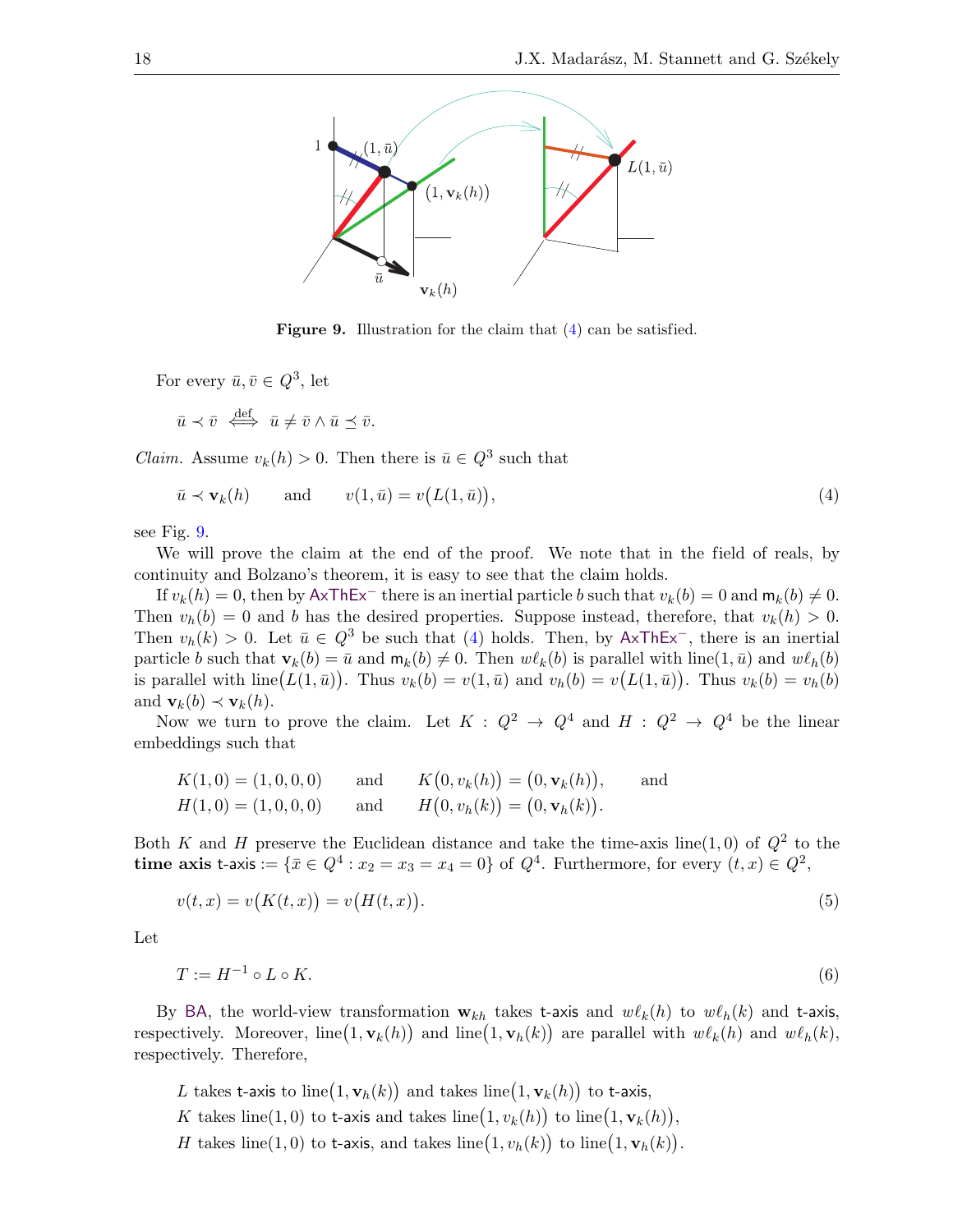Therefore,

<span id="page-18-0"></span>
$$
T \text{ takes line}(1,0) \text{ to line}(1,v_h(k)),
$$
  
\n
$$
T \text{ takes line}(1,v_k(h)) \text{ to line}(1,0),
$$
\n
$$
(7)
$$

and  $T: Q^2 \to Q^2$  is a linear transformation.

Next we prove that

<span id="page-18-1"></span>
$$
\exists u \ [0 < u < v_k(h) \ \land \ v(1, u) = v(T(1, u)) \]. \tag{8}
$$

Let  $a, b, c, d \in Q$  be such that  $T(t, x) = (at + bx, ct + dx)$  for every  $t, x \in Q$ . Such  $a, b, c, d$  exist and  $ad-bc \neq 0$  since T is a linear transformation. By  $(7)$ ,  $T(1, v_k(h))_2 = 0$ . Thus  $c+d \cdot v_k(h) = 0$ . Therefore,  $c = -d \cdot v_k(h)$  and, for every  $x \in Q$ ,  $T(1, x) = (a + bx, -d \cdot v_k(h) + dx)$  and

$$
v(T(1,x)) = \frac{|d| \cdot (v_k(h) - x)}{|a + bx|}
$$
 if  $a + bx \neq 0$  and  $0 \leq x \leq v_k(h)$ .

By  $c = -d \cdot v_k(h)$  and  $ad - bc \neq 0$  we have that

<span id="page-18-2"></span>
$$
d \neq 0 \qquad \text{and} \qquad a + b \cdot v_k(b) \neq 0. \tag{9}
$$

Clearly,  $v(1, x) = x$  for every  $x \ge 0$ . Thus, to prove [\(8\)](#page-18-1), we have to prove that

<span id="page-18-3"></span>
$$
\exists u \left[ a + bu \neq 0 \ \land \ 0 < u < v_k(h) \ \land \ \frac{|d| \cdot (v_k(h) - u)}{|a + bu|} = u \right]. \tag{10}
$$

Let us define a function  $g: Q \to Q$  as follows:

<span id="page-18-4"></span>
$$
g(x) := |d| \cdot \left( v_k(h) - x \right) - |a + bx| \cdot x. \tag{11}
$$

If u is a root of g, then by [\(9\)](#page-18-2),  $a + bu \neq 0$ . Thus, we can prove [\(10\)](#page-18-3) by showing that function g has a root between 0 and  $v_k(h)$ .

Clearly, 
$$
g(0) = |d| \cdot v_k(h)
$$
 and  $g(v_k(h)) = -|a + b \cdot v_k(h)| \cdot v_k(h)$  by (11). Thus, by (9),

<span id="page-18-5"></span>
$$
g(0) > 0 \qquad \text{and} \qquad g\big(v_k(h)\big) < 0. \tag{12}
$$

By Bolzano's theorem and [\(12\)](#page-18-5), it is easy to prove that g has a root between 0 and  $v_k(h)$  if we assume that our field is the field of real numbers. To prove this for arbitrary Euclidean ordered fields, let  $g_0$ ,  $g_1$  and  $g_2$  be the following quadratic functions:

$$
g_0(x) := |d| \cdot (v_k(h) - x) - |a| \cdot x,
$$
  
\n
$$
g_1(x) := |d| \cdot (v_k(h) - x) - (a + bx) \cdot x,
$$
 and  
\n
$$
g_2(x) := |d| \cdot (v_k(h) - x) + (a + bx) \cdot x.
$$

Assume that  $b = 0$ . Then,  $g(x) = g_0(x)$  for every x. By Lemma [5\(](#page-16-0)i) and [\(12\)](#page-18-5), we conclude that g has a root between 0 and  $v_k(h)$ .

Now, assume  $b \neq 0$ . Then i, j can be chosen such that  $\{i, j\} = \{1, 2\}$  and

$$
g(x) = \begin{cases} g_i(x) & \text{if } x \le -a/b, \\ g_j(x) & \text{if } x \ge -a/b. \end{cases}
$$

Now, by Lemma [5\(](#page-16-0)ii) and [\(12\)](#page-18-5), g has a root between 0 and  $v_k(h)$ .

We have proved that  $(8)$  holds.

Let  $u$  be such that

<span id="page-18-6"></span>
$$
0 < u < v_k(h) \land v(1, u) = v(T(1, u)).\tag{13}
$$

Let  $\bar{u} \in Q^3$  be such that  $K(1, u) = (1, \bar{u})$ . Then  $\bar{u} \prec \mathbf{v}_k(h)$  by definition of K and [\(13\)](#page-18-6). Furthermore, by [\(5\)](#page-17-2), [\(6\)](#page-17-3) and [\(13\)](#page-18-6), we have that  $v(1,\bar{u}) = v(K(1,u)) = v(1,u) = v(T(1,u)) =$  $v(H^{-1} \circ L \circ K(1, u)) = v(H^{-1} \circ L(1, \bar{u})) = v(L(1, \bar{u})).$  Thus  $v(1, \bar{u}) = v(L(1, \bar{u})).$  Thus the claim holds, and this completes the proof of the lemma.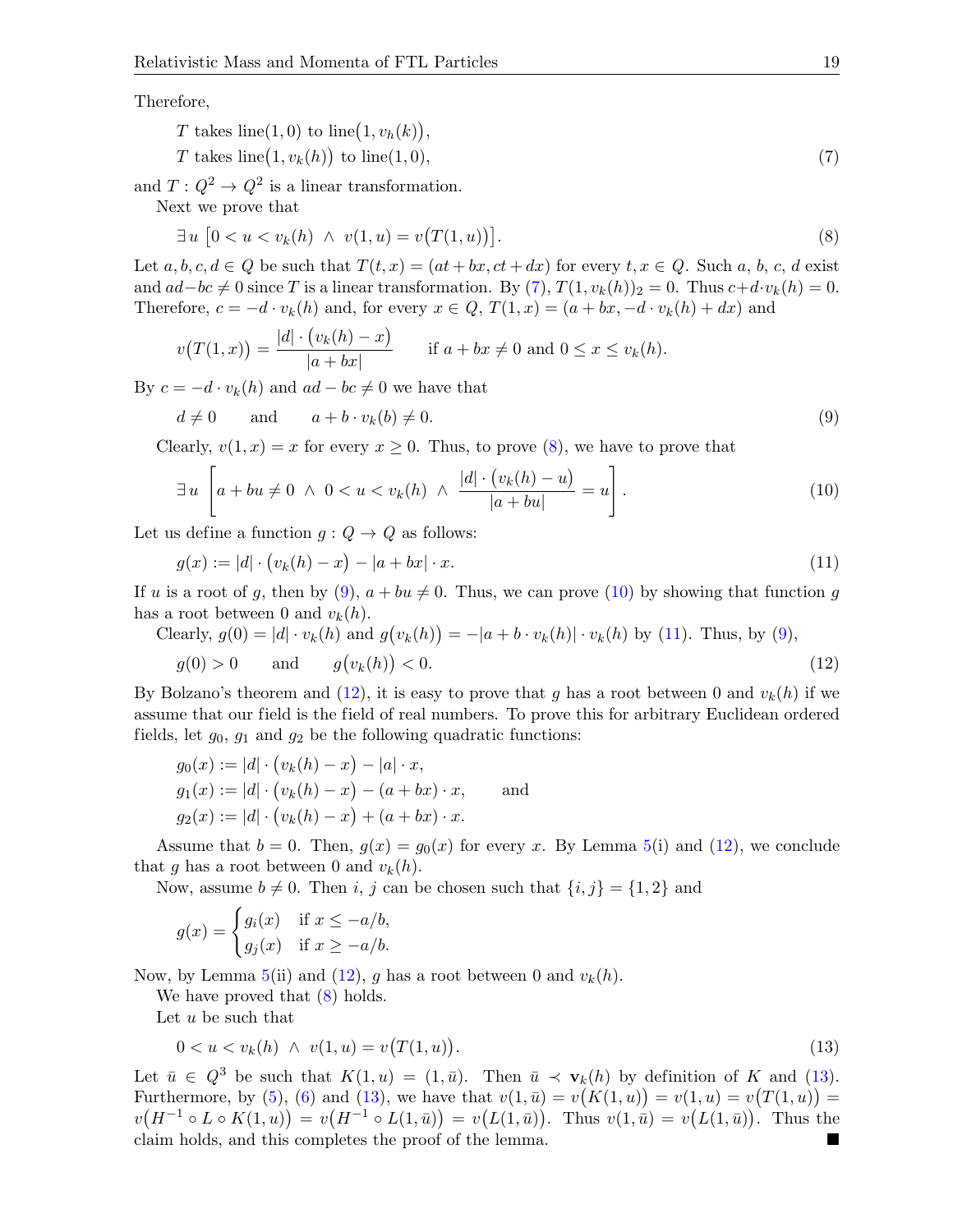### Acknowledgements

This research is supported under the Royal Society International Exchanges Scheme (ref. IE110369) and by the Hungarian Scientific Research Fund for basic research grants No. T81188 and No. PD84093, as well as by a Bolyai grant for J.X. Madarász.

### References

- <span id="page-19-18"></span>[1] Aharonov Y., Erez N., Reznik B., Superoscillations and tunneling times, [Phys. Rev. A](http://dx.doi.org/10.1103/PhysRevA.65.052124) 65 (2002), 052124, 5 pages, [quant-ph/0110104.](http://arxiv.org/abs/quant-ph/0110104)
- <span id="page-19-25"></span>[2] Andréka H., Madarász J.X., Németi I., On the logical structure of relativity theories, Research report, Alfréd R´enyi Institute of Mathematics, Hungar. Acad. Sci., Budapest, 2002, available at [http://www.math-inst.](http://www.math-inst.hu/pub/algebraic-logic/Contents.html) [hu/pub/algebraic-logic/Contents.html](http://www.math-inst.hu/pub/algebraic-logic/Contents.html).
- <span id="page-19-24"></span>[3] Andréka H., Madarász J.X., Németi I., Székely G., Axiomatizing relativistic dynamics without conservation postulates, [Studia Logica](http://dx.doi.org/10.1007/s11225-008-9125-6) 89 (2008), 163–186, [arXiv:0801.4870.](http://arxiv.org/abs/0801.4870)
- <span id="page-19-0"></span>[4] Arntzenius F., Causal paradoxes in special relativity, [British J. Philos. Sci.](http://dx.doi.org/10.1093/bjps/41.2.223) 41 (1990), 223–243.
- <span id="page-19-1"></span>[5] Bilaniuk O.M.P., Deshpande V.K., Sudarshan E.C.G., "Meta" relativity, Amer. J. Phys. 30 (1962), 718–723.
- <span id="page-19-2"></span>[6] Chashchina O.I., Silagadze Z.K., Breaking the light speed barrier, [Acta Phys. Polon. B](http://dx.doi.org/10.5506/APhysPolB.43.1917) 43 (2012), 1917– 1952, [arXiv:1112.4714.](http://arxiv.org/abs/1112.4714)
- <span id="page-19-22"></span>[7] d'Inverno R., Introducing Einstein's relativity, Oxford University Press, New York, 1992.
- <span id="page-19-3"></span>[8] Feinberg G., Possibility of faster-than-light particles, [Phys. Rev.](http://dx.doi.org/10.1103/PhysRev.159.1089) 159 (1967), 1089–1105.
- <span id="page-19-20"></span>[9] Feynman R.P., The theory of positrons, *[Phys. Rev.](http://dx.doi.org/10.1103/PhysRev.76.749)* **76** (1949), 749–759.
- <span id="page-19-21"></span>[10] Firk F.W.K., Introduction to relativistic collisions, [arXiv:1011.1943.](http://arxiv.org/abs/1011.1943)
- <span id="page-19-4"></span>[11] Geroch R., Faster than light?, in Advances in Lorentzian Geometry, AMS/IP Stud. Adv. Math., Vol. 49, Amer. Math. Soc., Providence, RI, 2011, 59–69, [arXiv:1005.1614.](http://arxiv.org/abs/1005.1614)
- <span id="page-19-5"></span>[12] Jentschura U.D., Wundt B.J., Neutrino helicity reversal and fundamental symmetries, [arXiv:1206.6342.](http://arxiv.org/abs/1206.6342)
- <span id="page-19-23"></span>[13] Kleppner D., Kolenkow R.J., An introduction to mechanics, Cambridge University Press, Cambridge, 2010.
- <span id="page-19-14"></span>[14] Longhi S., Laporta P., Belmonte M., Recami E., Measurement of superluminal optical tunneling times in double-barrier photonic band gaps, *[Phys. Rev. E](http://dx.doi.org/10.1103/PhysRevE.65.046610)* 65 (2002), 046610, 6 pages, [physics/0201013.](http://arxiv.org/abs/physics/0201013)
- <span id="page-19-19"></span>[15] Madarász J.X., Székely G., The existence of superluminal particles is consistent with relativistic dynamics, [arXiv:1303.0399.](http://arxiv.org/abs/1303.0399)
- <span id="page-19-6"></span>[16] Nikolić H., Causal paradoxes: a conflict between relativity and the arrow of time, [Found. Phys. Lett.](http://dx.doi.org/10.1007/s10702-006-0516-5) 19  $(2006), 259-267, \text{ gr-qc}/0403121.$
- <span id="page-19-15"></span>[17] Nimtz G., Heitmann W., Superluminal photonic tunneling and quantum electronics, [Progr. Quantum Elec](http://dx.doi.org/10.1016/S0079-6727(97)84686-1)*[tron.](http://dx.doi.org/10.1016/S0079-6727(97)84686-1)* **21** (1997), 81–108.
- <span id="page-19-17"></span>[18] Olkhovsky V.S., Recami E., Jakiel J., Unified time analysis of photon and particle tunnelling, [Phys. Rep.](http://dx.doi.org/10.1016/j.physrep.2004.06.001) 398 (2004), 133–178.
- <span id="page-19-7"></span>[19] Peacock K.A., Would superluminal influences violate the principle of relativity?, [arXiv:1301.0307.](http://arxiv.org/abs/1301.0307)
- <span id="page-19-16"></span>[20] Ranfagni A., Fabeni P., Pazzi G.P., Mugnai D., Anomalous pulse delay in microwave propagation: a plausible connection to the tunneling time, *[Phys. Rev. E](http://dx.doi.org/10.1103/PhysRevE.48.1453)* 48 (1993), 1453-1460.
- <span id="page-19-8"></span>[21] Recami E., Classical tachyons and possible applications, [Riv. Nuovo Cimento](http://dx.doi.org/10.1007/BF02724327) 9 (1986), 1–178.
- <span id="page-19-9"></span>[22] Recami E., Tachyon kinematics and causality: a systematic thorough analysis of the tachyon causal paradoxes, [Found. Phys.](http://dx.doi.org/10.1007/BF00733092) 17 (1987), 239–296.
- <span id="page-19-13"></span>[23] Recami E., Superluminal tunnelling through successive barriers: does QM predict infinite group-velocities?, [J. Modern Opt.](http://dx.doi.org/10.1080/09500340410001664386) 51 (2004), 913–923.
- <span id="page-19-12"></span>[24] Recami E., A homage to E.C.G. Sudarshan: superluminal objects and waves (an updated overview of the relevant experiments), [arXiv:0804.1502.](http://arxiv.org/abs/0804.1502)
- <span id="page-19-10"></span>[25] Recami E., The Tolman–Regge antitelephone paradox: its solution by tachyon mechanics, Electron. J. Theor. Phys. 6 (2009), 8 pages.
- <span id="page-19-11"></span>[26] Recami E., Zamboni-Rached M., Dartora C.A., Localized X-shaped field generated by a superluminal electric charge, *[Phys. Rev. E](http://dx.doi.org/10.1103/PhysRevE.69.027602)* 69 (2004), 027602, 4 pages.